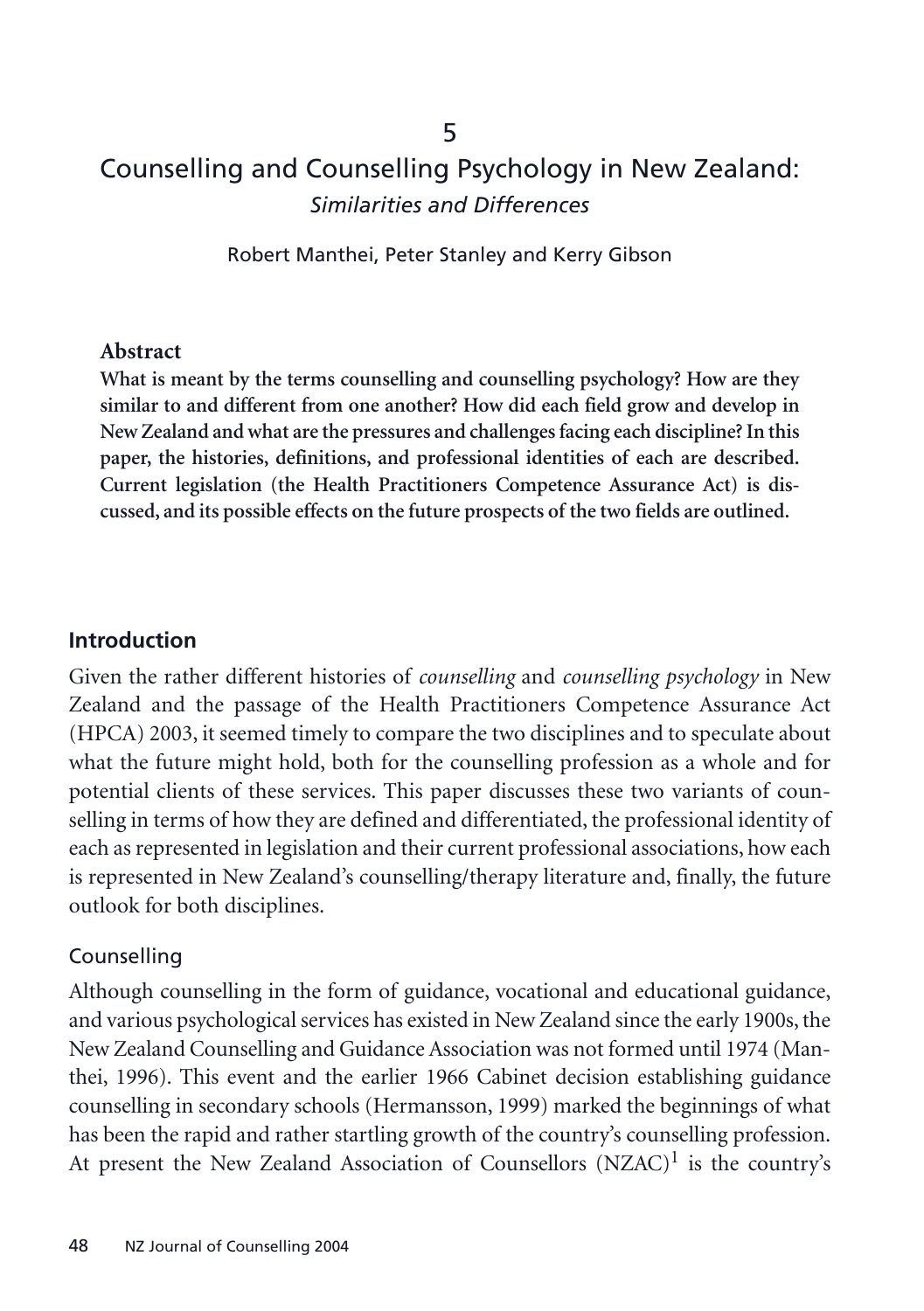largest and most active group of mental health service providers who identify as counsellors, with a membership of 2441 (NZAC Annual Report, 2002–2003). The Association has its own specialist journal (the *New Zealand Journal of Counselling*) and is served by over 40 training courses in public and private educational institutions offering qualifications from basic certificate level to Masters degrees.

## Counselling psychology

By comparison, counselling psychology as a stand-alone professional entity in New Zealand has had a relatively brief history, one that has been characterised by a struggle to establish a clear identity and muster widespread support both within the psychology/mental health profession and with the public. Beginning with the formation of a Division of Counselling Psychology within the New Zealand Psychological Society (NZPsS) in 1985, counselling psychology has at times found it difficult to maintain a presence within NZPsS as it has had to compete with other disciplines in psychology: clinical, educational, community and industrial. However, there are recent signs of renewed vigour and commitment to developing this specialised area of psychology. This impetus stems from at least three sources: (i) the enthusiasm of a few psychologists who see themselves as *counselling psychologists*, not clinical psychologists; (ii) the establishment of the Institute of Counselling Psychology within NZPsS in 2003, and (iii) the replacement of the Psychologists Act 1981 with the Health Practitioners Competence Assurance Act 2003. The HPCA is an overarching act that provides for the regulation of all the health professions in New Zealand, and in response to this legislation psychologists – including counselling psychologists – have engaged in efforts to define and demarcate their practice. Unlike NZAC counsellors, however, counselling psychologists do not have a specialist journal of their own, nor is there a single counselling psychology training programme in existence. The latter gap may soon be filled by Auckland University of Technology's proposed postgraduate programme in counselling psychology.

# **Defining counselling and counselling psychology**

Establishing definitions of each might seem a rather straightforward task. However, it is actually difficult to differentiate in meaningful ways counselling from therapy, psychotherapy, clinical psychology, and counselling psychology, primarily because the theories, techniques used, and actual field-based practices of each discipline can overlap considerably. Although a discipline's identifying tag may seem self-explanatory, the use of common terms, techniques, therapeutic rituals and theories of change to describe the various disciplines can render these "tags" less than distinct. Looked at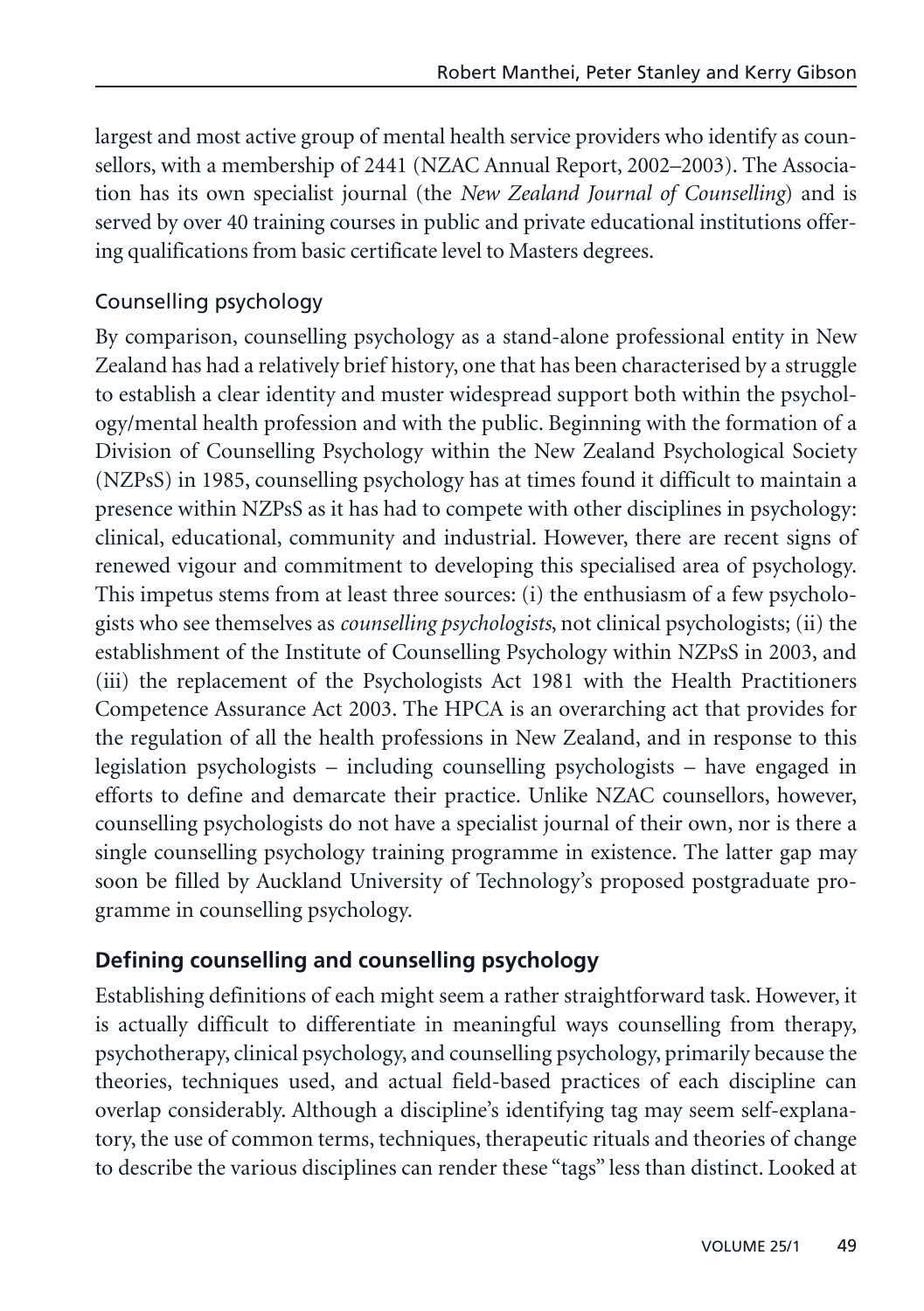another way, the terms used to identify the different specialities sometimes describe the context in which a counsellor works (e.g., school counselling, community counselling) or the main concern they address in their work (e.g., vocational counselling, marital and family counselling, addictions counselling). In a sense all of these terms can be thought of as forms of the overarching field that Fong (1990) called mental health counselling. Nevertheless, we have attempted to distinguish the two fields below using currently accepted views of their philosophies, contexts, practices, and training requirements.

# Counselling

Historically, counselling in North America (as well as here in New Zealand) grew out of the career guidance/vocational guidance movement that attempted to fit people into appropriate job placements (Baruth & Robinson, 1987; Manthei, 1996; Neukrug, 1999). Influences from the mental hygiene, testing and progressive education movements also provided key elements and perspectives along the way. While psychology played a part, its influence was not nearly as direct as it was on counselling psychology as a speciality. Traditionally, counselling as a professional activity is thought of as being "a collaborative process of sharing your thoughts, feelings and experiences with someone who is trained to be understanding, insightful, analytical, reflective and skilled at 'drawing you out' as they listen to you" (Manthei & Miller, 2000, p. 13). Certain features are thought to be present in counselling: it is voluntary; it is a "working alliance" aimed at achieving identified goals (Egan, 1998); it provides hope, healing and comfort (Peavy, 1996) and does so in a more or less confidential context; it is not compromised by any other relationships that might exist between client and counsellor (Sheppard, 1994).

The American Counseling Association's website (http://www.aca.org) provides this definition and description of counselling:

*Professional counseling is the application of mental health, psychological or human development principles, through cognitive, affective, behavioral or systemic interventions, strategies that address wellness, personal growth, or career development, as well as pathology. Professional counselors work with individuals, families, groups and organizations. Counseling is a collaborative effort between the counselor and client. Professional counselors help clients identify goals and potential solutions to problems which cause emotional turmoil; seek to improve communication and coping skills; strengthen self-esteem; and promote behavior change and optimal mental health. Through counseling you examine the behaviors, thoughts*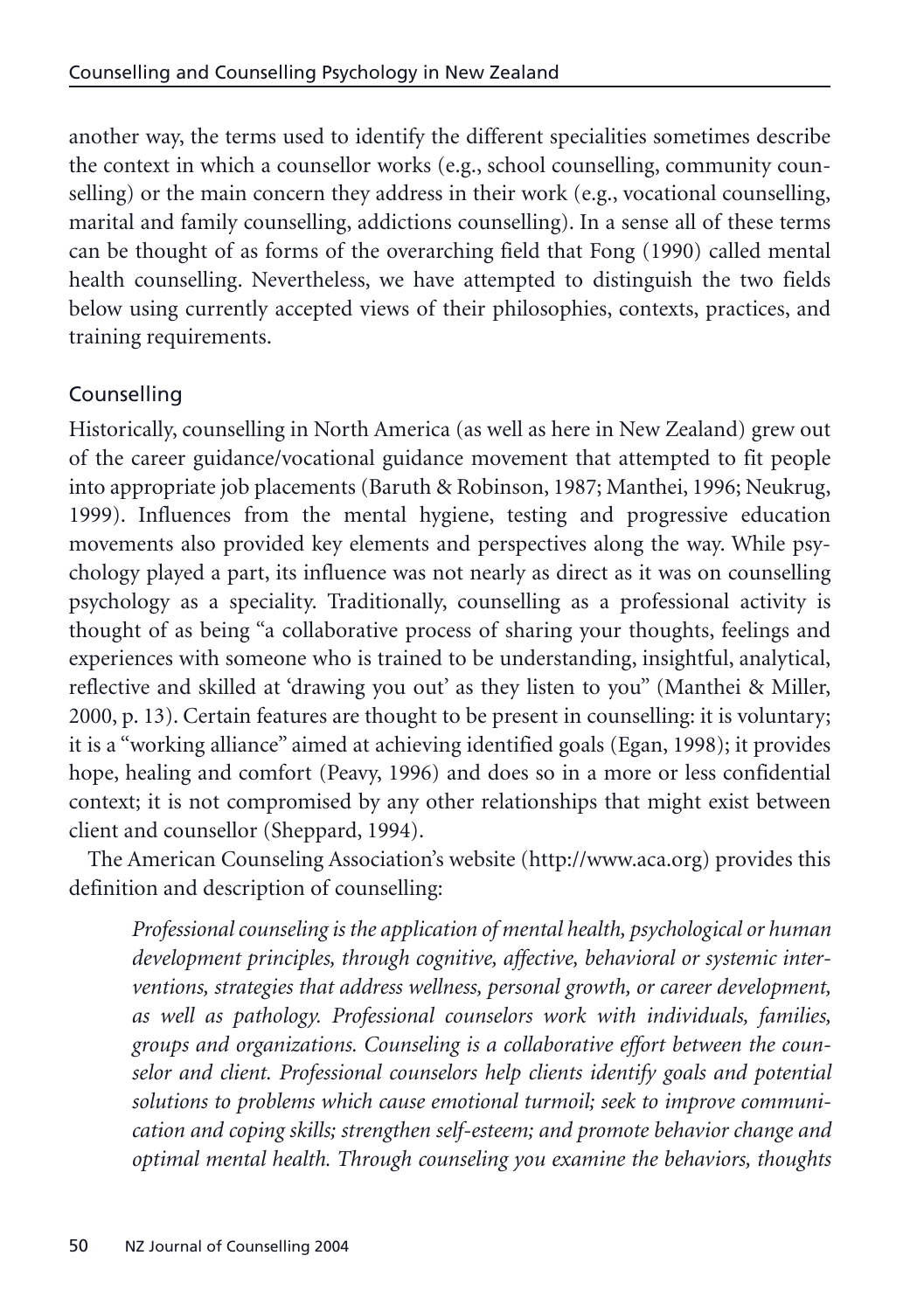*and feelings that are causing difficulties in your life. You learn effective ways to deal with your problems by building upon personal strengths. A professional counselor will encourage your personal growth and development in ways that foster your interest and welfare.*

Further, it has this to say about specialities within the generic area encompassed by the term counselling:

*A professional Counseling Specialty is narrowly focused, requiring advanced knowledge in the field founded on the premise that all Professional Counselors must first meet the requirements for the general practice of professional counseling. (Adopted by ACA Governing Council, Oct. 17–19, 1997)*

Neither of these definitions/descriptions is specific enough to clearly distinguish counselling from other forms of mental health counselling, but the following hallmarks exist: a developmental and educative focus rather than a rehabilitative orientation; a collaborative relationship between client and counsellor rather than an expertmanaged one, and a client-defined and -driven process that downplays the importance of formal diagnosis, à la the DSM-IV. The discussion of counselling psychology that follows further distinguishes philosophical and practical differences that help to define the two.

## Counselling psychology

Division 17 (Counseling Psychology) of the American Psychological Association suggests that in their work counselling psychologists emphasise the following: a focus on the psychological development of the normal person, not just those exhibiting psychological disturbance; enhancement of client well-being and self-actualisation; and the prevention, rather than remediation, of problems (http://www.div17.org).

The New Zealand Psychological Society's Division of Counselling Psychology has twice published definitions/descriptions of what constitutes counselling psychology. In their 1993 Annual Report it was stated that:

*Counselling Psychology is a specialty within the area of applied Psychology. It uses concepts, tools, and techniques which may be found in other areas of Psychology such as Clinical or Community Psychology, or in other professional disciplines such as Counselling or Psychotherapy.*

*In practice and research, counselling psychologists take an integrative approach to three areas of human functioning:* 

*1.The person's inner life (i.e., cognition and emotion)*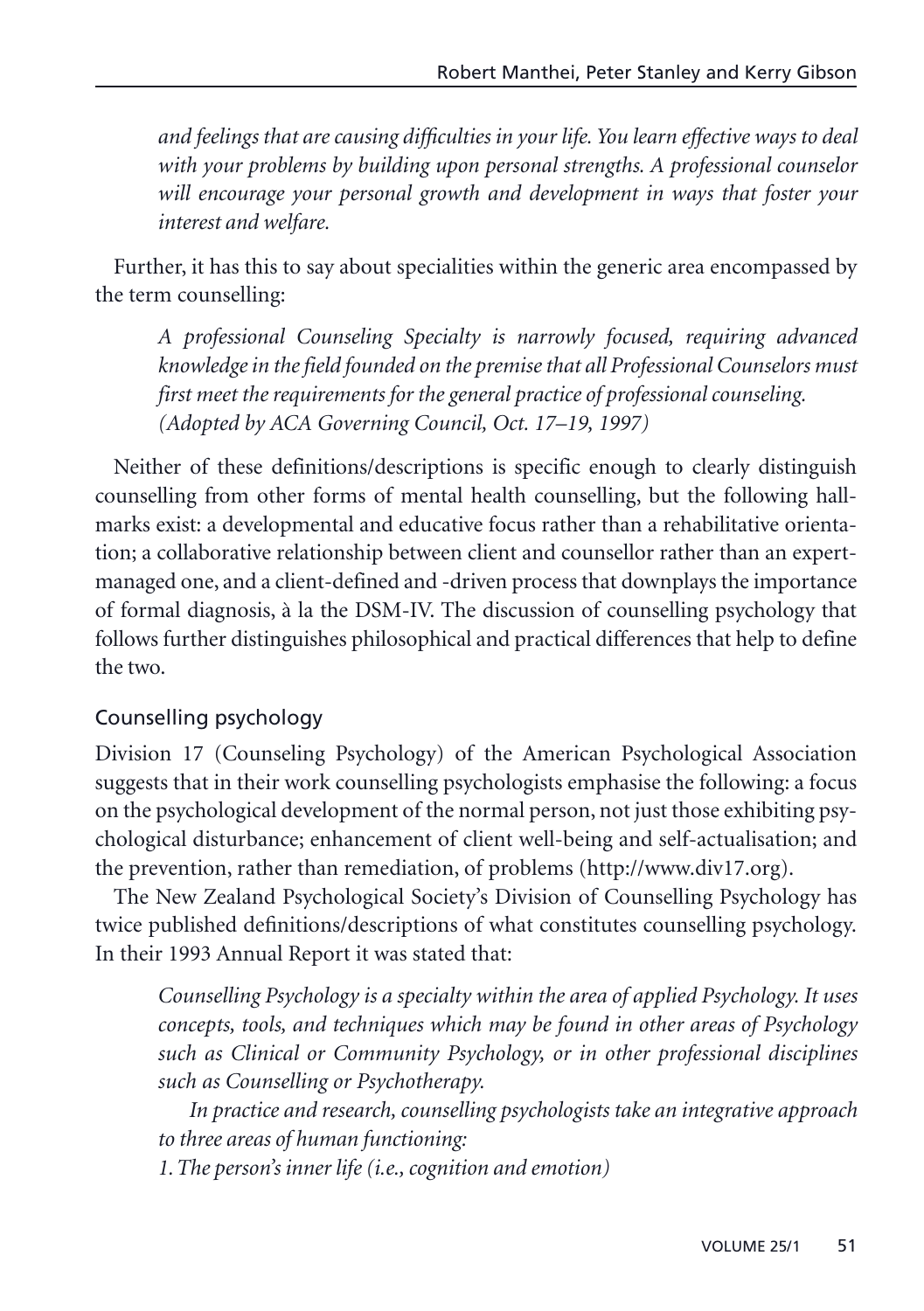- *2.The person's social functioning (with other people and the immediate environment)*
- *3.The impact of structural (socio-political, cultural and political) factors on the person's well being.*

*Counselling psychologists can be found working in a wide range of roles and environments, including education, welfare, industry, and health-care settings.*

In 2002 the Institute of Counselling Psychology Establishment Group published its more expansive definition of counselling psychology in the New Zealand Psychological Society's *Bulletin*.

*Counselling psychology is a psychological specialty that utilizes and applies psychological knowledge and research at the individual, group and organizational level. Counselling psychologists enable and empower clients experiencing typical and atypical problems of living to enhance their personal, social, educational, and vocational functioning. The specialty embraces a range of approaches including preventative and educational programmes, and acknowledges the importance of phenomenological perspectives as well as the influence of developmental and ecological factors.*(Cooper et al., 2002, p. 17.)

Most typically, the discipline of counselling psychology is distinguished from counselling on the basis of the range of problems addressed; the "pool" from which therapeutic techniques and procedures are selected; the level, length and content of the training necessary to become a counselling psychologist; and the adherence to the scientist-practitioner model of practice. Other distinctions are also possible, such as the areas where personnel are employed, where services are provided, a generally greater reliance on psychological theory and research, and having more consistency in the quantum of knowledge and skills that its practitioners possess. These points of contrast, which have a collective effect, stem from the central fact that counselling psychology is thought of by those who practise it, and those who use it, as an applied scientific speciality in psychology (Whiteley, 1999). In general, counselling psychologists think of themselves as psychologists first and counsellors second (Gelso & Fretz, 1992, p. 24). In the main, the speciality is committed to the use of empirical evidence to justify the ways problems are formulated, and a philosophical commitment to the utilisation of intervention methods whose effectiveness has been supported by research.

A commitment to the scientist-practitioner model can be reflected in many aspects of professional behaviour (Evans, 1997). It is likely, for instance, to have a significant bearing on the sort of information that is initially gathered from a client and on the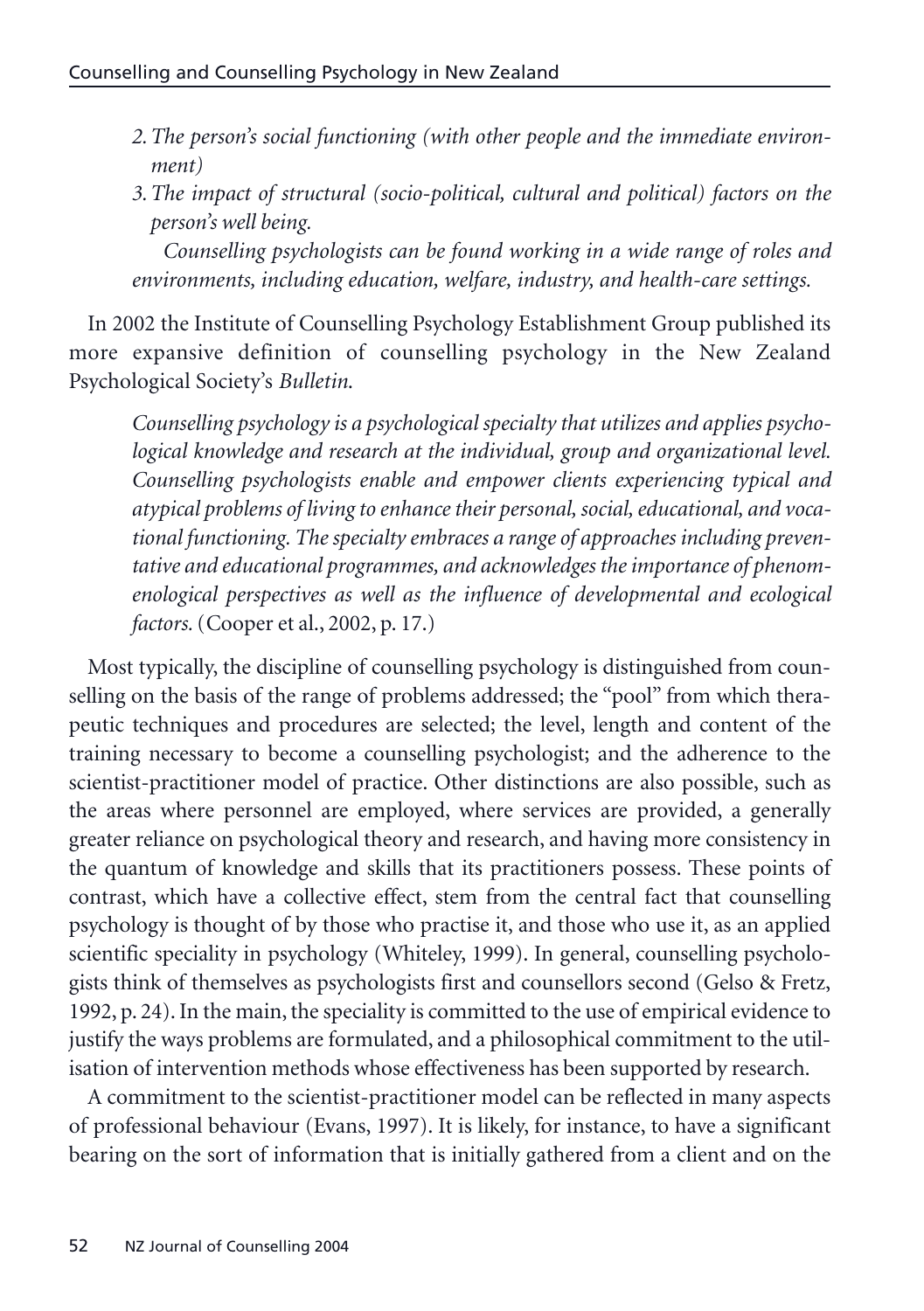methods that are used to obtain it. Counselling psychologists can administer and interpret the results of psychological tests, and while major criticisms can be made of these measures (Olssen, 1988) they nevertheless represent serious attempts to obtain objective client information. Applications of the scientific method can also be shown in the monitoring of treatment and in programme evaluation. Evans (1997) contends that a close connection between science and practice is the hallmark of applied psychology and "an essential condition for the continued health and credibility of the profession" (p. 335).

Empirically supported therapies (ESTs) have been described as a juggernaut (Davison, 1998) and they have various drivers, including managed care in the US, and more widespread public demands for accountability. ESTs attempt to answer the question of what works in psychotherapy, and one established criterion is demonstration of efficacy in at least two randomised clinical trials, or in single-case experiments (Chambless & Hollon, 1998). There are many issues surrounding this approach, since efficacy is not the same as effectiveness and neither of these terms is necessarily synonymous with efficiency. Nonetheless, a number of ESTs have now been identified and the majority of these are behavioural and cognitive-behavioural interventions (Chambless & Ollendick, 2001). ESTs are endorsed by mainstream counselling psychologists (e.g. King & Heyne, 2000) and they are now a required part of training in the US (Goodyear et al., 2000).

In spite of counselling psychology's general support for the use of evidence-based practice, there is also an awareness of alternative methodologies that are increasingly being used to integrate existing research in this area and to demonstrate the effectiveness of a range of different intervention approaches (Wampold, 2001). While counselling psychology shares, with other branches of psychology, a commitment to carefully researching its methods of intervention, its own philosophical underpinnings, which are client-centred and contextually sensitive, may direct practitioners toward a somewhat different framework for their research in the future (Neimeyer & Diamond, 2001). Driving this process are concerns about the need to match interventions as closely as possible with clients and their contexts, as well as the need to investigate the efficacy of the ESTs in relation to different cultural groups (Hall, 2001). The bicultural context of New Zealand specifically requires consideration in local interpretations of psychological theory and practice (Durie, 1997).

The discipline of counselling psychology has been difficult to distinguish from clinical psychology, and in the US the practitioners of both psychological specialities compete for the same jobs (Goodyear et al., 2000). However, there is a fundamental difference, and it is that counselling psychologists respond to commonly experienced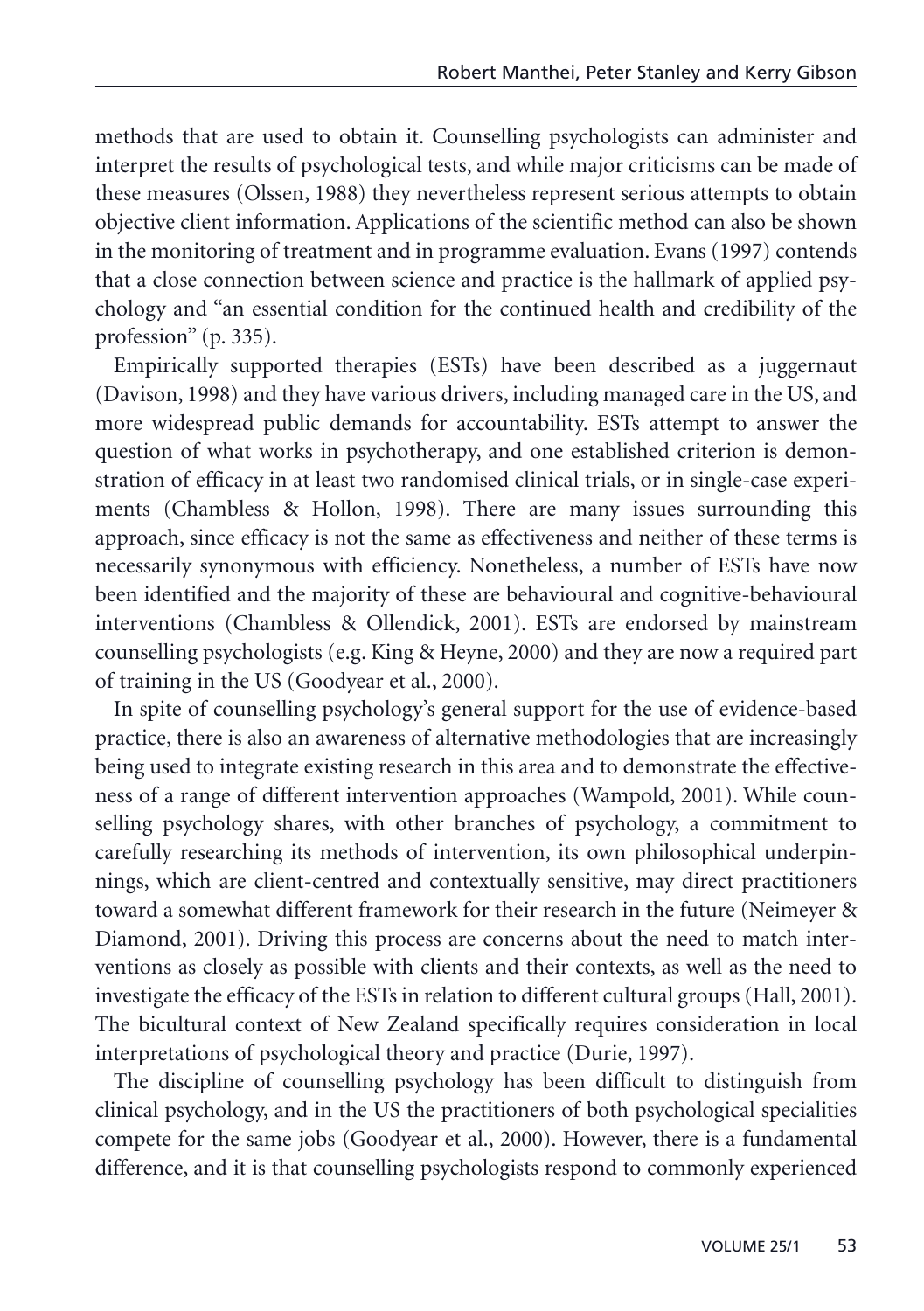problems of living and they incline towards a strengths focus, whereas clinical psychologists tend to work with people who are seen as sick and tend to have a deficit orientation (Nelson-Jones, 1982). In addition, counselling psychology tends to be seen as more humanistic and person-centred. Counselling and counselling psychology can converge in these stated commitments, and counselling psychology is probably unique among applied psychological specialities in the extent that it acknowledges diversity (Goodyear et al., 2000) and in the provision of vocational counselling services. There are inevitably tensions between the humanism and the science of counselling psychology, as these are competing conceptions about the character of human nature (Matson, 1973) but, equally, counselling psychologists have the benefit of being able to provide psychotherapy which is person centred and values driven while also being empirically indicated and evidence based.

Counselling psychologists, like general counsellors, can be very critical of medically oriented counselling and of psychiatry in particular (e.g., Albee, 1999; Laungani, 2002). The organic or disease model of adjustment is described as inappropriate, paternalistic, and dangerously expansive. In this context, counselling is concerned with social conformity and symptom relief, and it is a denial of the human essence. There are echoes here of Szasz's earlier analysis (Szasz, 1960) but the power and predominance of the medical approach to personal issues has persisted, and it is supported by the activities of government agencies, the insurance industry, and pharmaceutical companies.

It may be that counselling psychology contrasts with *all* other human service professions in the strength of the emphasis that it gives to the prevention of emotional and social difficulties. Certainly, prevention is a central focus of the discipline, as evidenced by the dedication of entire journal editions to the topic (e.g., *The Counseling Psychologist*, November 2000). This concern with the prevention of problems reflects counselling psychology's developmental and ecological perspectives, where adjustment issues are seen as stemming from environmental influences across the life span. Programmes are needed to address poverty and other negative social circumstances, and the early childhood years are a special opportunity for intervention.

# Defined by training?

In the future, training requirements may become one relatively easy criterion for differentiating the two areas of practice. At present, counsellors can seek training from a number of institutions, programmes and individuals. The qualifications they receive also vary widely. As a result there is no standard, agreed-upon body of knowledge that it can be assumed a practising counsellor will have mastered, nor can it even be assumed that they have done any substantial training in counselling (e.g., people with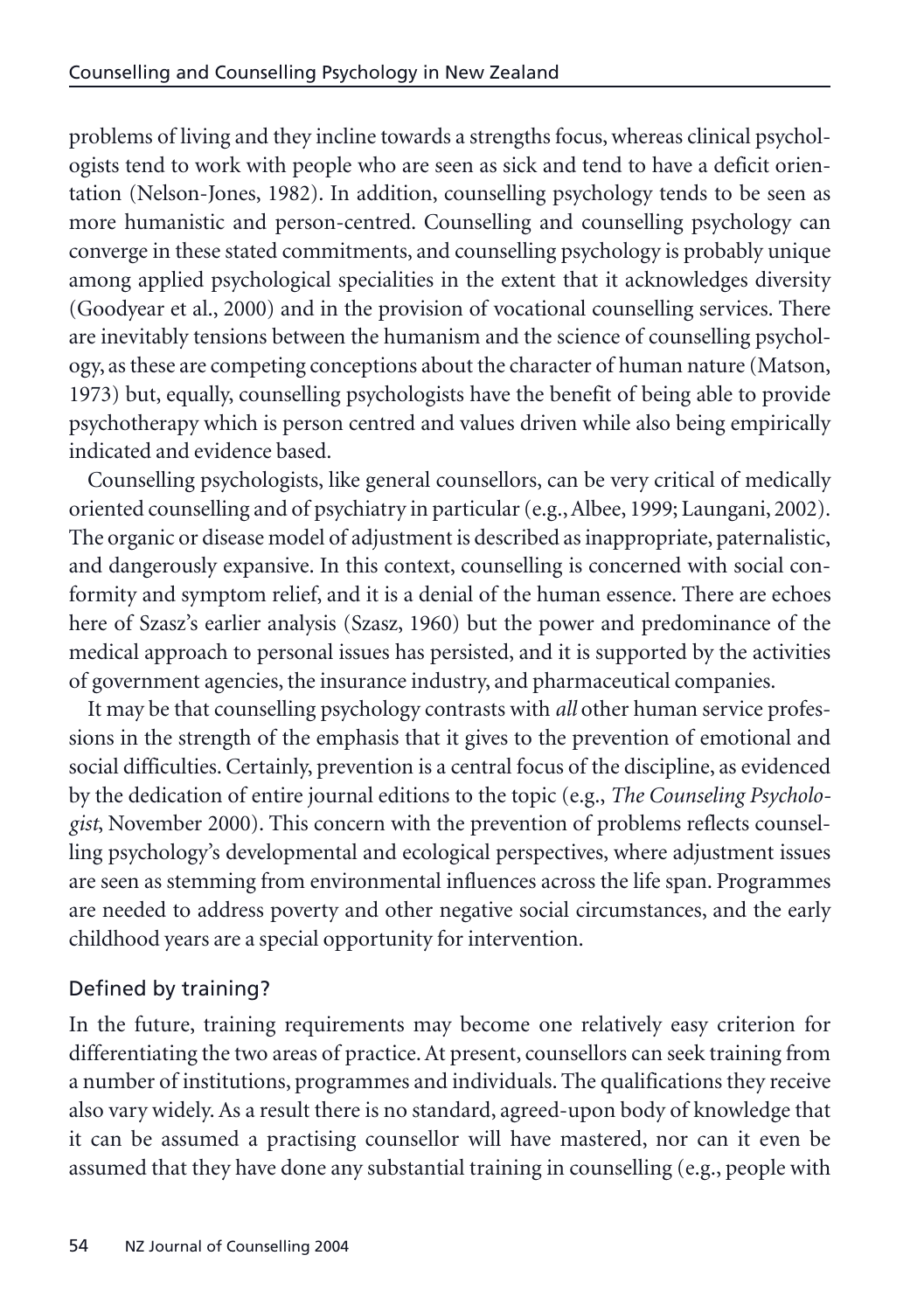a paper-based MA in psychology and some social workers practise as counsellors with minimal, if any, counselling training). Some years ago, the NZAC instituted a training programme approval scheme which set out minimal training requirements for NZAC membership, but training providers have been slow and/or reluctant to take it up. Of the more than 40 counsellor training programmes in existence few have applied for approval and only nine are currently listed as "approved" by NZAC. This number includes only one of the four university Masters-level courses and three polytechnics; the rest are private providers (http://nzac.org.nz).

At the moment there are no training programmes designed specifically for counselling psychologists in New Zealand. However, when (not if) they are introduced in this country, the minimum requirements will be identical to those of the other professional specialisations within psychology. These requirements include the completion of an undergraduate major in psychology as a necessary prerequisite for entry into professional training, which happens at postgraduate level. The standard components of an undergraduate education in psychology cover biological, cognitive, affective, and social determinants of behaviour, psychological measurement, and research methods and evaluation.

At the postgraduate level counselling psychology students would be expected to complete a two-year Masters degree in psychology together with a postgraduate diploma in the specialist area of counselling psychology. Taken together these qualifications, coupled with the required 1500 hours of supervised practice, would enable students to meet the requirements for registration with the New Zealand Psychologists Board. This amount and level of training would clearly distinguish them from most of those practising as counsellors.

As well as building on principles and practices which are common to the other branches of professional psychology, a central focus of training for counselling psychologists would be using research as a basis for informing appropriate interventions, as would be the related adherence to the scientist-practitioner model (Richards, 2001). Students would be required to become critical consumers of research, as well as being able to show that they can conduct a substantial piece of research themselves – usually in the form of a thesis or dissertation. By way of contrast, this focus on research, either as a critical consumer of it or as a trained researcher, varies among the many counsellor education programmes. Such training clearly lacks the standardisation that would be present in training geared toward registration as a psychologist.

There are many areas of overlap in the training of clinical and counselling psychologists (Richards, 2001). Psychological assessment and its translation into selected intervention strategies remains an accepted part of psychological practice (Phelps et al.,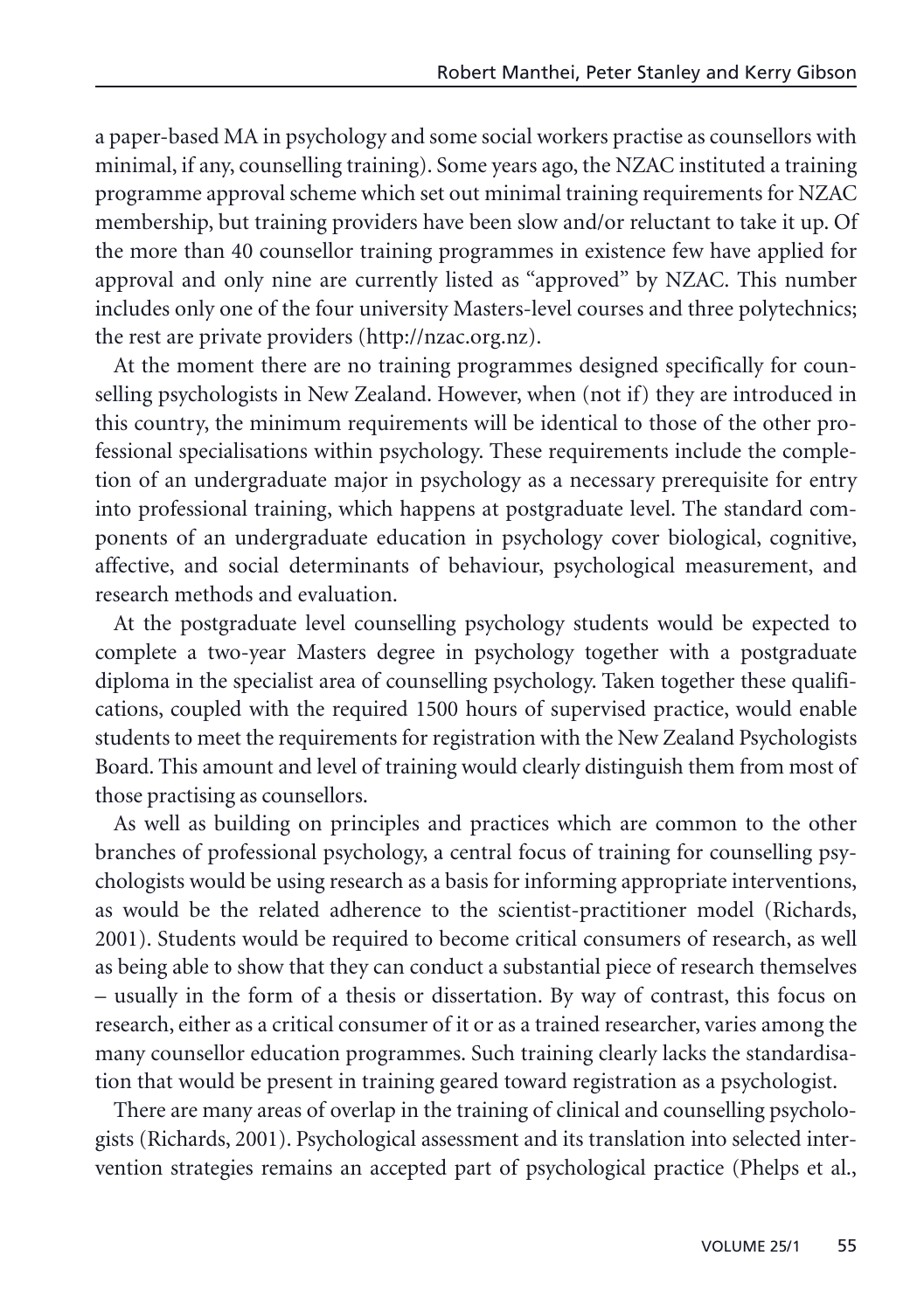1998) and thus constitutes an essential element of training in both areas. "Psychological testing" using a range of standardised tools and instruments can be used together with less formal, but no less rigorous, methods of assessment including interviews and observations. The selection of an appropriate intervention is made on the basis of the assessment together with research and theoretical knowledge of its efficacy for the particular group.

Training in counselling psychology would aim to develop similar sets of skills but also to reinterpret them in the light of its own underlying theoretical and philosophical orientation (Watkins & Campbell, 2000). In the dominant field of clinical psychology, assessment and intervention have tended to focus on client pathology. In counselling, client strength and resilience are acknowledged and attempts are made to develop a shared understanding of problems and their solutions (Woolfe & Dryden, 1996). The psychologist's knowledge in this situation is treated as only one of the resources available. The thrust towards prevention- and promotion-oriented interventions in counselling psychology has also necessitated a shift in conventional psychological practice to suit the wishes and cultural beliefs of target communities (Romano & Hage, 2000). It is this sensitivity to the needs and autonomy of clients that may make this approach a "safe", or at least safer, one for Maori in the absence of dedicated Maori psychology intervention programmes. In fact, sensitivity to cultural difference has been recognised as one of the defining features of counselling psychology relative to other psychologies (Neimeyer & Diamond, 2001). While cultural sensitivity on its own is not sufficient in a bicultural society, it may provide a framework within which it is possible to better address Maori psychology needs, but this could need to be accompanied by more substantial development of a specifically Maori psychology within or alongside it (Herbert, 2002). These sorts of concerns and orientations are shared by counsellors, and in these areas counselling psychologists could be seen to be moving closer in philosophy and practice to counsellors and away from traditional clinical psychology.

It is generally acknowledged, however, that the most significant aspect of training may not be in what is overtly taught in seminars, but in hands-on work with clients and the supervision that accompanies this (Orlinsky et al., 2001). It is the placement experiences of counselling psychologists which perhaps help to differentiate them from clinical psychology and place them closer, once again, to the experience of counsellors. With the focus on adjustment difficulties, prevention and promotion work, it is unlikely that the mainstream psychiatric system will offer the best range of experience for counselling psychology trainees. Suitable placements for counselling psychologists may be more easily found within the education system, the justice system, primary health care and the not-for-profit sector where there are greater opportunities to deal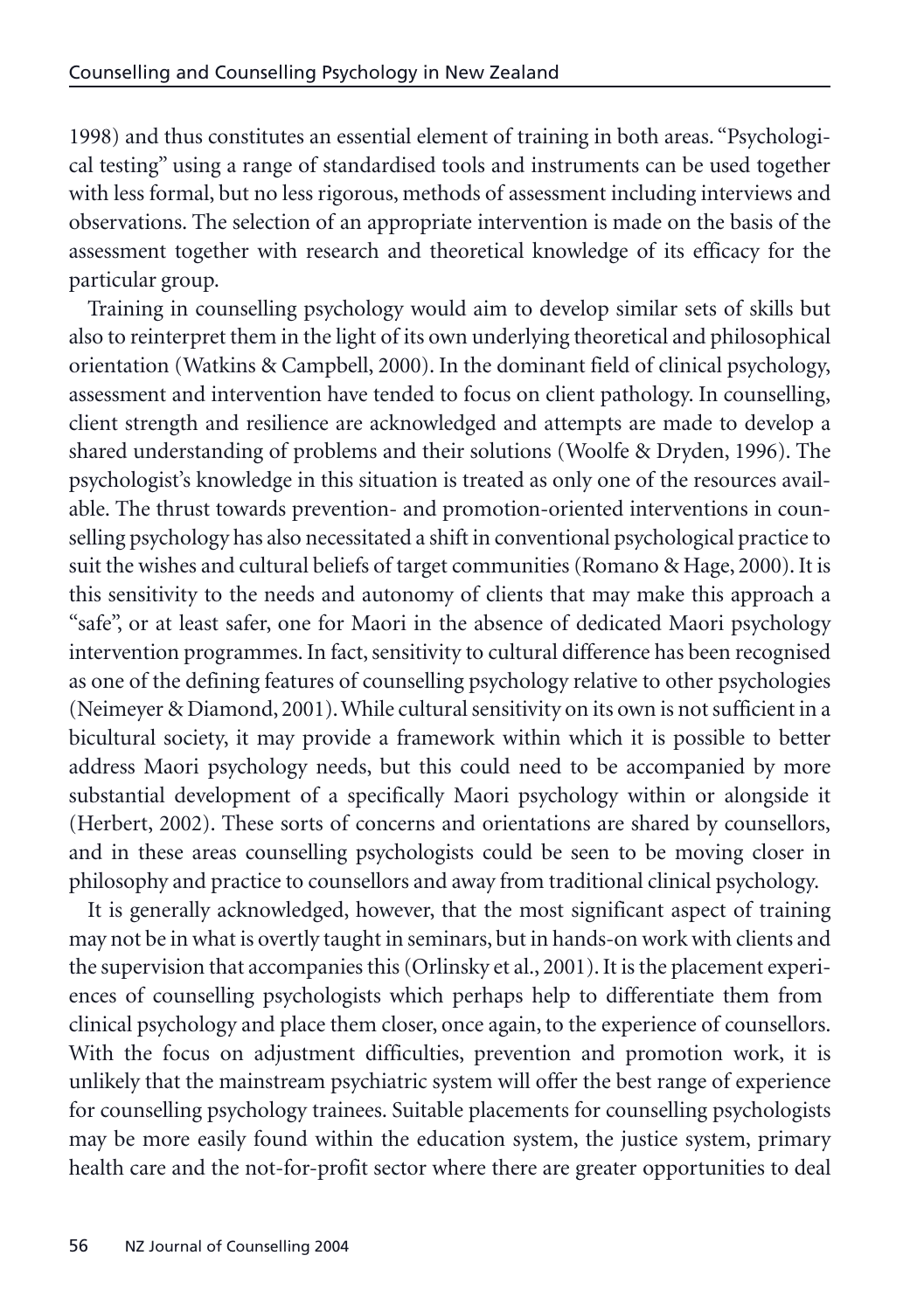with those experiencing the normal problems of living. These placement settings are similar to those utilised by counsellors.

The training of counselling psychologists may also overlap significantly with other aspects of counsellors' training. The humanistic frame of counselling psychology draws attention to the process and the quality of the client-practitioner relationship, an area that has been well developed in the counselling field. This focus corresponds with empirical evidence that acknowledges the significance of the therapeutic relationship as one of the most important predictors of the success of an intervention (Andrews, 2001). The ability to provide warmth and empathy to the client along with other helpful counsellor characteristics is a significant part of the training of counselling psychologists. As with many counsellors, counselling psychologists would also be encouraged to gain experience of counselling in the role of the client. The opportunity to know something of the client's experience may increase empathy with clients and simultaneously may help to address "blind spots"in the counselling psychologist's understanding of others (Gibson et al., 2002).

#### Summary

There are certain words and concepts that are common to the discussion above, and this emphasises the difficulty of neatly and simply delineating the two areas of work. As Gelso and Fretz stated, "[counselling] is perhaps most similar of all [the other specialty fields] to counselling psychology" (1992, p. 25). Terms such as personal growth, self-actualisation and optimal wellness are common to both. So, too, is the notion of working with individuals, families, groups and organisations. Both specialisations claim to focus on helping normal people cope with everyday problems, but both also specify that they work with the disturbed. Both claim to be collaborative and goal-focused in their approach.

This overlap in the distinction between counselling and counselling psychology is not unique. According to Gelso and Fretz, "… counselling psychology has struggled to define itself and the ways in which its identity is unique … virtually all of the applied specialties in psychology overlap with each other" (1992, p. 24). Nevertheless, there do seem to be significant differences. In general, compared to counsellors, counselling psychologists:

- undergo training that is longer, shares a common content, contains more psychological material, is more research-based, more consistently teaches students to be researchers, and has a coherence that is lacking across the wide variety of counselling and counselling skills courses in existence;
- profess to adhere to the scientist-practitioner model and the use of ESTs;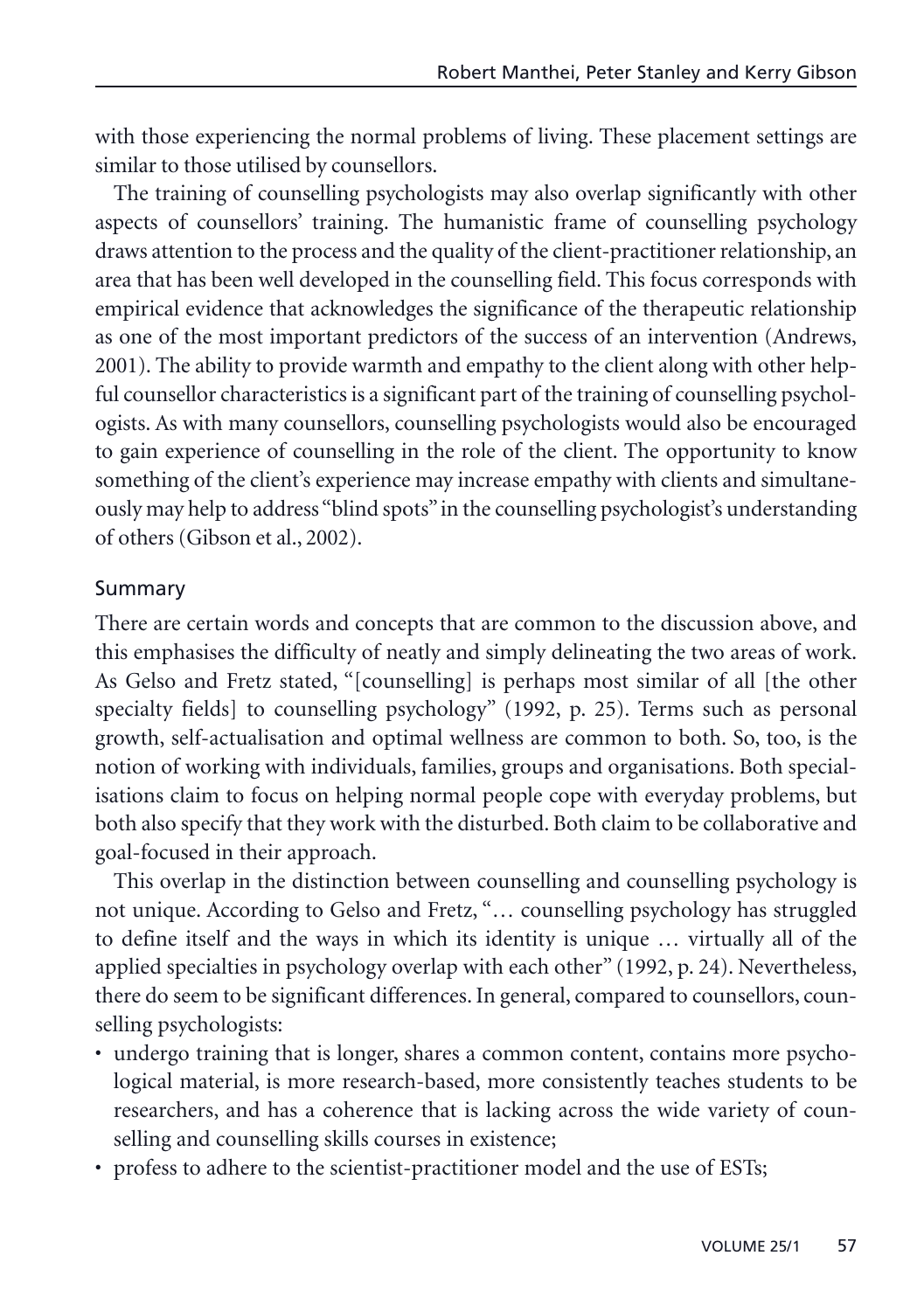• work in a wider range of jobs with a wider range of client problems and types, due in part, it is thought, to the wider acceptance of "psychology" and what it stands for in mental health circles.

# **Counselling and counselling psychology as represented in the New Zealand literature**

The literature of a profession often reflects its vitality, history and current concerns (Heppner et al., 2000), and several useful reviews of counselling-related literature originating in New Zealand make for interesting reading. No matter what the title of the discipline (clinical or counselling psychology, counselling, or psychotherapy), in terms of *productivity* and the *methodology* employed the production of counselling research in New Zealand is not particularly good (see Bushnell, 1990; McKerracher & Walker, 1982; Raeburn, 1978; Taylor, 1979; Thomas, 1990, and Webb, 1975, for comments on psychology research; Manthei & Miller, 1991, 2001, and Small, 1980, for comments on counselling and therapy research).

These opinions parallel those about research productivity in the US (see, for example, Samler, 1980, regarding psychologists and Whiston, 1996, for comments about counsellors) even though by the end of the 1990s Heppner et al. (2000) were more upbeat and of the opinion that research was substantially influencing both knowledge and professional practices in counselling psychology in the US.

Worldwide there may be few inducements for practising counsellors or counselling psychologists to become researchers since they are seldom rewarded or promoted for their research and writing. Furthermore, there may actually be disincentives for such work as employers actively discourage their clinical staff from doing research because it is time consuming, non-fee-generating, and seldom leads to clear-cut policy or practice innovations (see Pistole & Roberts, 2002, for this view in the US, and Manthei, 2001, for a New Zealand opinion).

Reviews of the New Zealand literature spanning 30 years have revealed that practising counsellors have become less active in publishing in the *New Zealand Journal of Counselling* (NZJC), with the percentage of practitioner-authors dropping from over 50% in the 1970s and 80s to about 30% in the 1990s (Manthei, 2001; Small, 1980). Finally, Manthei (2001) estimated that 33% of the articles published in the *NZJC* during the 1980s and 90s reported original data (collected by whatever method), a proportion he thought was insufficient in scope, variety and amount to rigorously scrutinise New Zealand counselling practices and contexts. Almost none of that literature discussed the characteristics of counselling which would define it as a unique field of practice, distinguishable in clear-cut ways from other forms of helping such as counselling psychology.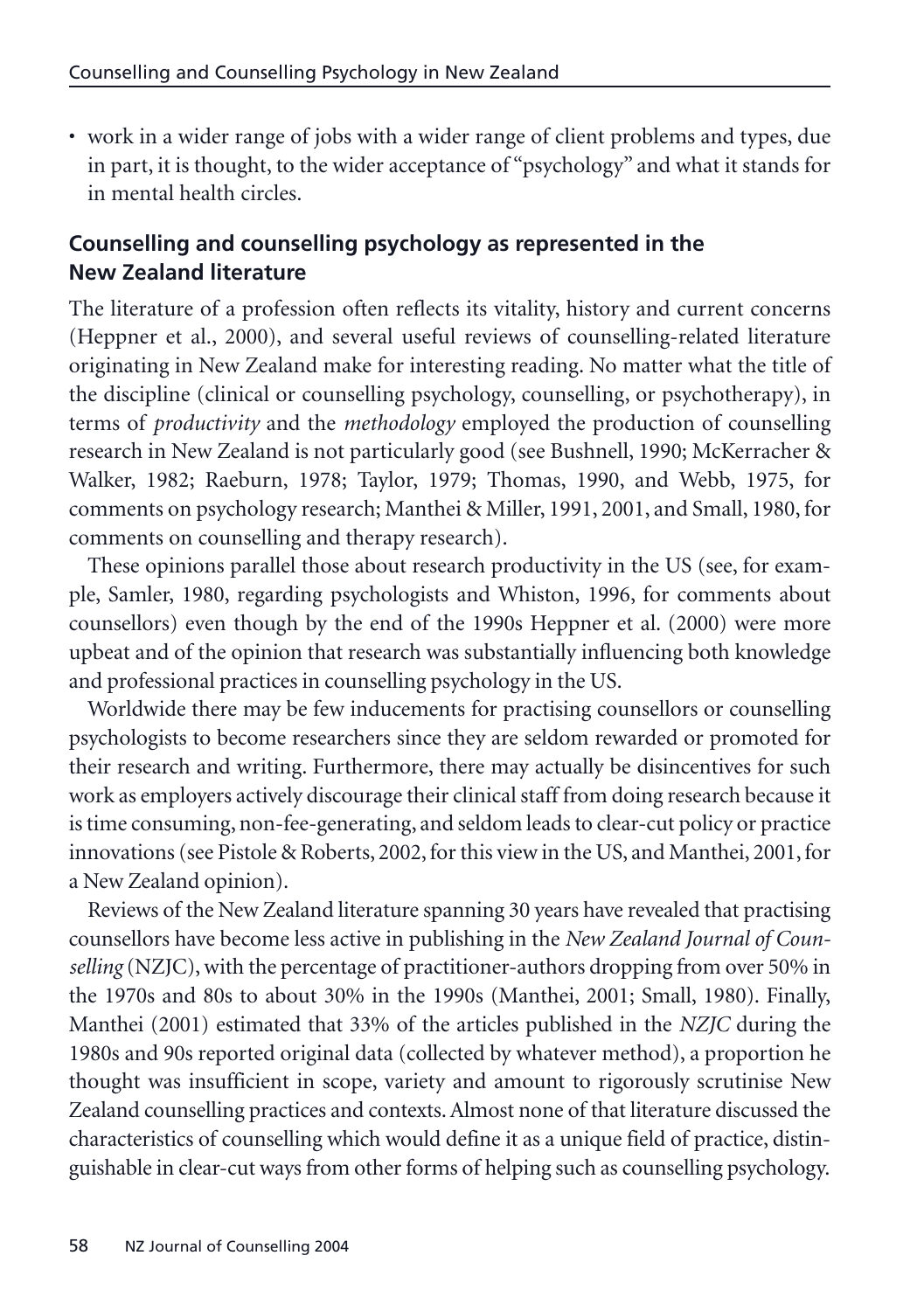#### **Professional identities and organisations**

#### **Counselling**

A detailed history of the NZAC can be found in Hermansson's excellent 25-year history of the Association (1999). From its modest but enthusiastic beginnings in 1974 the Association has grown rapidly, from a membership of only 300 at the end of its first 15 years to an organisation of 2441 counsellors in 1993. Formal structures have had to be put in place: a constitution, a code of ethics, a complaints procedure, and membership criteria. In addition, the Association publishes an informative *Newsletter* and a credible specialist journal, the *New Zealand Journal of Counselling*. Several books and edited volumes of writings on counselling have been published by the Association, underscoring its ongoing interest in fostering research, critical comment and professional opinion on best practices for its members. The Association holds annual conferences, lively affairs that have wrestled with social and policy issues as well as with internal matters to do with membership, biculturalism, and the effective administration of a large, complex organisation. A system of active branch committees was developed to both support and challenge the national body on pressing issues of the day, and over the years the Association has investigated ways in which it might co-operate and collaborate with other professional helping groups, for example the NZ Association of Social Workers, the NZ Association of Psychotherapists, the NZ Vocational Guidance Association, and others. Thus, most members can participate in the life of the Association at some level, and to the extent they wish. Hermansson summarised this as "... a sense of togetherness that came from meeting with those who understood the nature of the work and 'spoke the same language'" (1999, p. 2).

In the late 1980s a series of government decisions led to a profound political and economic shift, from a largely state-controlled economy to a marketplace-driven one. One of the results was the burgeoning of counsellors working in private practice and, consequently, a surge in the Association's membership largely caused by this group. In response, the Association has had to shift its focus to take on more of a protector/watchdog role since many counsellors took out membership seeking legitimisation of their skills and qualifications, something the Association was not really set up to provide. This has resulted in the work of the Association becoming more complex, more broadly based and more legalistic. In addition, the Association has had to assume an increasingly political advocacy stance vis-à-vis its membership and client groups, and to wrestle with standards of practice, questions regarding registration/certification, approved training courses, matters of ethics, the need for Pakeha members to become more knowledgeable about taha Maori and biculturalism generally, and establishing international links with similar counselling organisations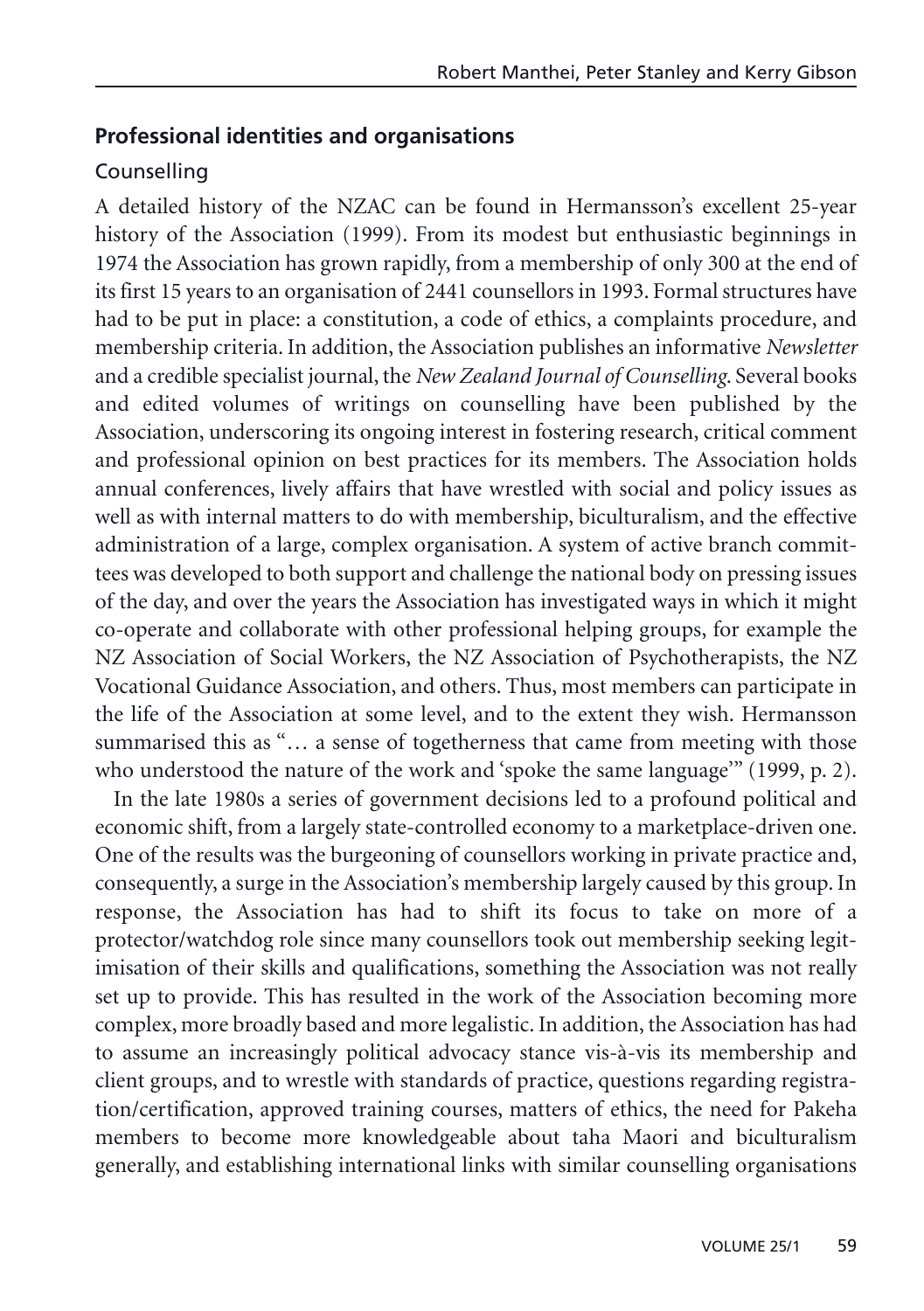(e.g. the British Association of Counsellors and Psychotherapists, International Association of Counsellors).

Looking back it is clear that the Association has been very active and, to date, effective in promoting the interests of counsellors and their client groups. In its largely reactive role, it has still managed to preserve the inclusive, friendly, whanau-like essence of its gatherings while coping with the not inconsiderable demands of a vital, professional lobby group for counselling and counsellors.

## Counselling psychology

The major professional association for psychologists in this country is the New Zealand Psychological Society (NZPsS) which presently has about 800 members and a further 200 student members (Sean McKinley, personal communication, May 26, 2004). There is also a separate organisation for clinical psychologists (New Zealand College of Clinical Psychologists, NZCCP) which broke away from NZPsS in the late 1980s, and which currently has 350 members and another 200 student subscribers (Kim Turner, personal communication, May 26, 2004).

NZPsS caters for both research scientists and professional practitioners, and it contains an array of psychological disciplines including clinical, industrial/organisational, educational and developmental, and counselling psychology (http://www.psychology.org.nz). By contrast, and as its name suggests, NZCCP represents clinical psychologists and all of its members are registered under the Psychologists Act 1981 (http://www.nzccp.co.nz). The two organisations have much in common with each other, and with NZAC. Each organisation promotes the interests of its members and has expectations of them (e.g., compliance with an ethical code), each operates a branch system, and each provides publications and offers professional development, which extends to a conference.

The goal of NZPsS, the umbrella organisation for counselling psychology, is "To encourage the practice of psychology to its highest standards by advancing psychology as a science, a profession and a means of improving human welfare" (Whittaker & Seymour, 1997, p. 401). NZPsS publishes a refereed journal (*New Zealand Journal of Psychology*), the practice-oriented *Bulletin of the New Zealand Psychological Society*, and a newsletter called *Connections*. Several books have also been published related to professional practice (*The Practice of Psychology and the Law: A Handbook* (1996) and *Practice Issues for Clinical and Applied Psychologists in New Zealand* (1997)). New members of the Society are balloted and are required to have at least an honours degree in psychology or an advanced degree in education with a significant psychology component (New Zealand Psychological Society, 1996; http://www.psychology.org.nz).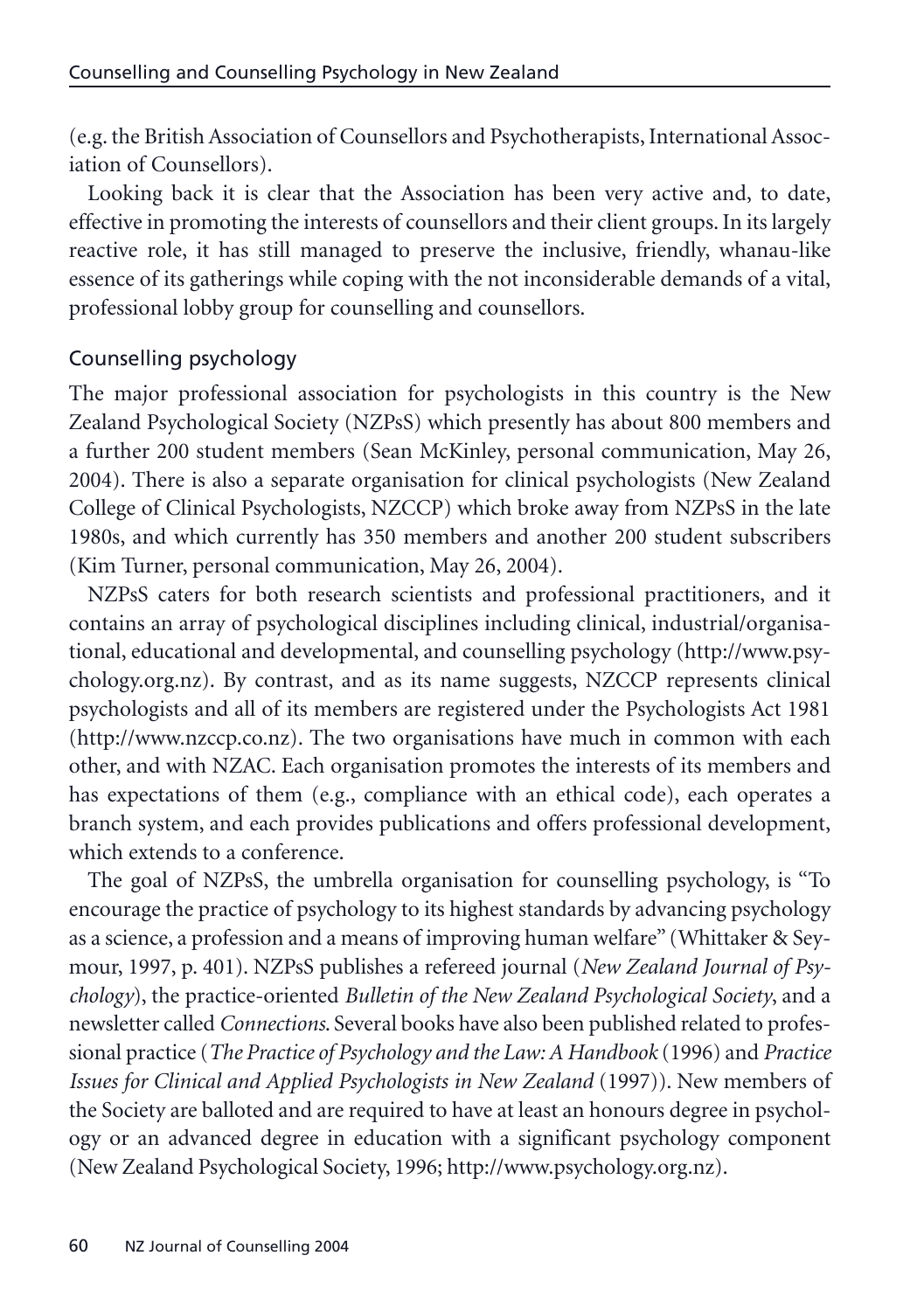The history of counselling psychology within NZPsS might be generally characterised as one of tentative and transient interest. The Counselling Division that was formed at the Society's conference in 1985 started with 32 members, but entry was based solely on expressed interest and many of those who were listed had also joined the Clinical Psychology Division. Whatever impetus the Counselling Division had at the beginning was not maintained and it was in recess a mere three years after its inauguration. Nonetheless, the Annual Report for 1993 shows that there were 61 members at that time, and in 1994 an edition of the *Bulletin* was devoted to counselling psychology (Wright & Stanley, 1994). Again, however, there was a fall-off of interest, and the 1999 Annual Report says "… activities between Conference [*sic*] have been nonexistent for a number of years. The consensus was that it is difficult to have a membership if there is no clear benefit derived from belonging" (New Zealand Psychological Society, 1999, p. 22). The next report to appear was in 2001, and here the retiring chairperson recorded his difficulty in trying to engender enthusiasm and support for the Counselling Division.

More recently there have been indications of new interest and in 2002 an Establishment Group was formed to develop an Institute of Counselling Psychology. Institutes are constituent bodies of NZPsS, which cater for the particular needs and aspirations of the applied psychological specialities. A number of tasks were accomplished in 2002, including the formulation of objectives and a definition of counselling psychology (see above). As well, membership criteria were determined and consideration was given to the training requirements for counselling psychologists. The Institute of Counselling Psychology was launched at the 2003 NZPsS Conference. This event was described in the Annual Report as a major milestone for counselling psychology, and it was also seen as a special achievement since the discipline did not have an identified group of practitioners or a university training programme. Chairperson Peter Stanley said that counselling psychology was now "putting in place the processes and structures to ensure that a vital and vigorous specialty develops" (New Zealand Psychological Society, 2003, p. 20).

## **Current legislation: the HPCA**

The practice of psychology in New Zealand is presently regulated by the Psychologists Act 1981. Counsellors have no such legislation controlling their work. Legislative governance was actively sought by NZPsS and the profession, despite "the absence of tangible reinforcement over many years" (New Zealand Psychological Society, 1978, p. 13). The Psychologists Act did three important things: it set up the Psychologists' Registration Board; it specified the criteria for practitioners to be registered, and it put in place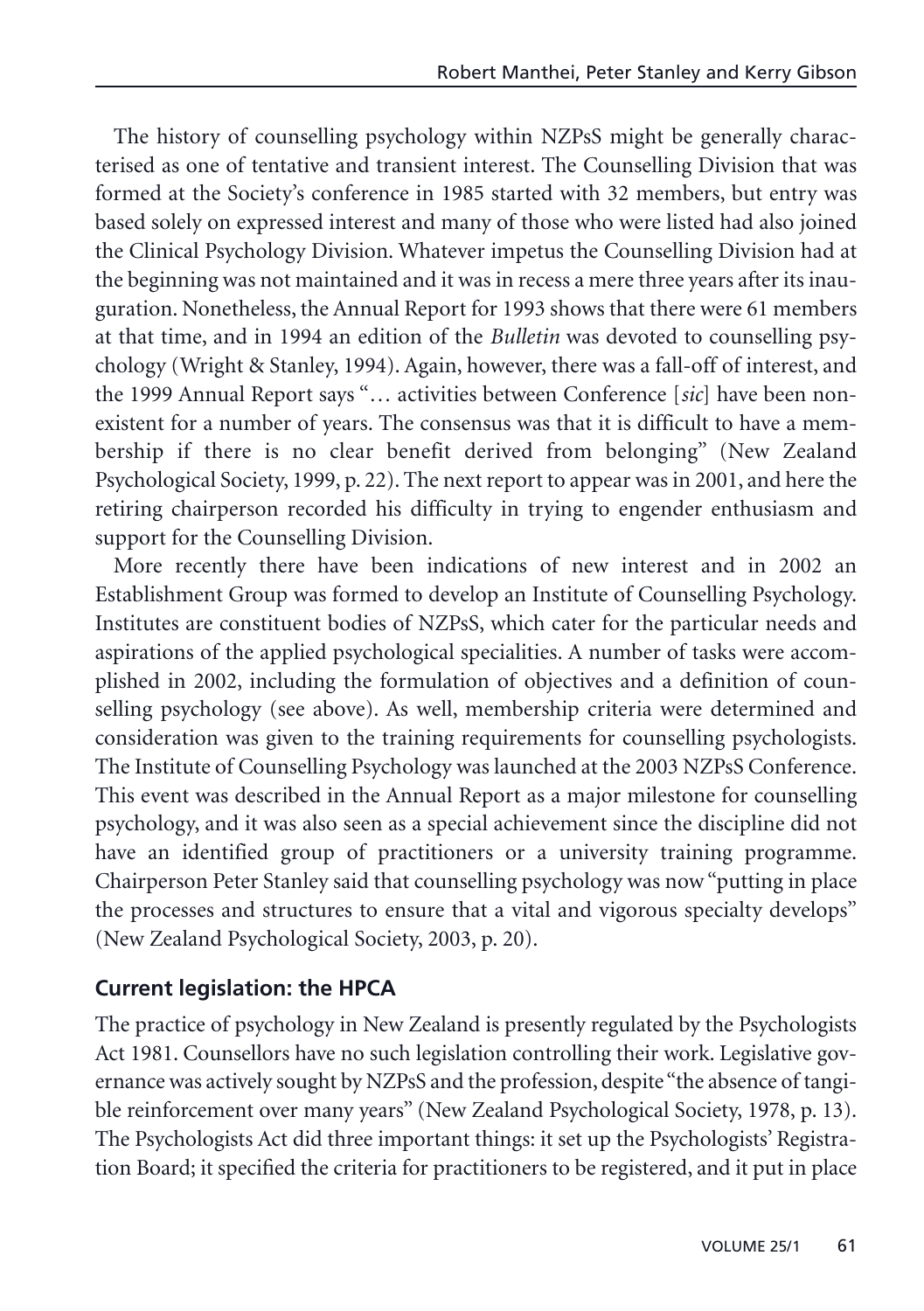procedures for the discipline of registered psychologists. Henceforth, only people whose names were listed on the register could call themselves registered psychologists, and the requirements for registration were variously determined to be some combination of six years of academic study and supervised practice (Psychologists Act 1981, Schedule 1).

The Psychologists Act was a major developmental accomplishment for the professional identity of psychology. In a sense, however, it represented premature foreclosure because it did not define the practice of psychology, and neither did it give adequate protection of title. As a consequence, conceivably, any engagement with clients was psychology, and everyone was a psychologist. The Society considered this situation to be unacceptable and dangerous (Whittaker, 1995). A ministerial inquiry into standards of practice in psychology had earlier expressed more pervasive concerns: "The present legislative, administrative and ethical framework is such that the profession cannot maintain, nor the public be assured of high standards of practice and professionalism" (McDonald, 1991, p. 2).

The Psychologists Act 1981 is to be replaced by the Health Practitioners Competence Assurance Act (HPCA) in September of this year. HPCA embraces a host of health professions, including medical practitioners, nurses, occupational therapists, optometrists, pharmacists and physiotherapists, as well as psychologists. The purpose of the new legislation is to protect the public by ensuring that practitioners are competent and fit to practise. Competence is to be assured by such measures as protection of title, through the determination of scopes (or provinces) of practice, by restricting specified activities to particular professions, by ongoing competency requirements, and through a complaints process. A central feature of HPCA is the registration authority for each occupation, which has comprehensive powers and whose decrees and other actions will determine the compass, contribution, and stature of the respective professions. NZAC has set up a Registration Working Party, one of whose tasks was to investigate applying to be included under the act. Members were surveyed in 2003 on this question, but a low return rate (3%) left the question unresolved and discussion continuing (for details, see http://www.nzac.org.nz).

HPCA is both evolutionary and revolutionary in terms of professional regulation, and while it may resolve some outstanding matters it also raises new issues. Disputes over territory are inevitable, both between and within occupations, and they are already in evidence. For instance, dental therapists (previously known as dental nurses) have suggested a scope of practice that would put them in competition with dentists (Johnston, 2004). There are other issues with HPCA, such as authorities being able to investigate the work of a practitioner at any time, whether or not deficiencies are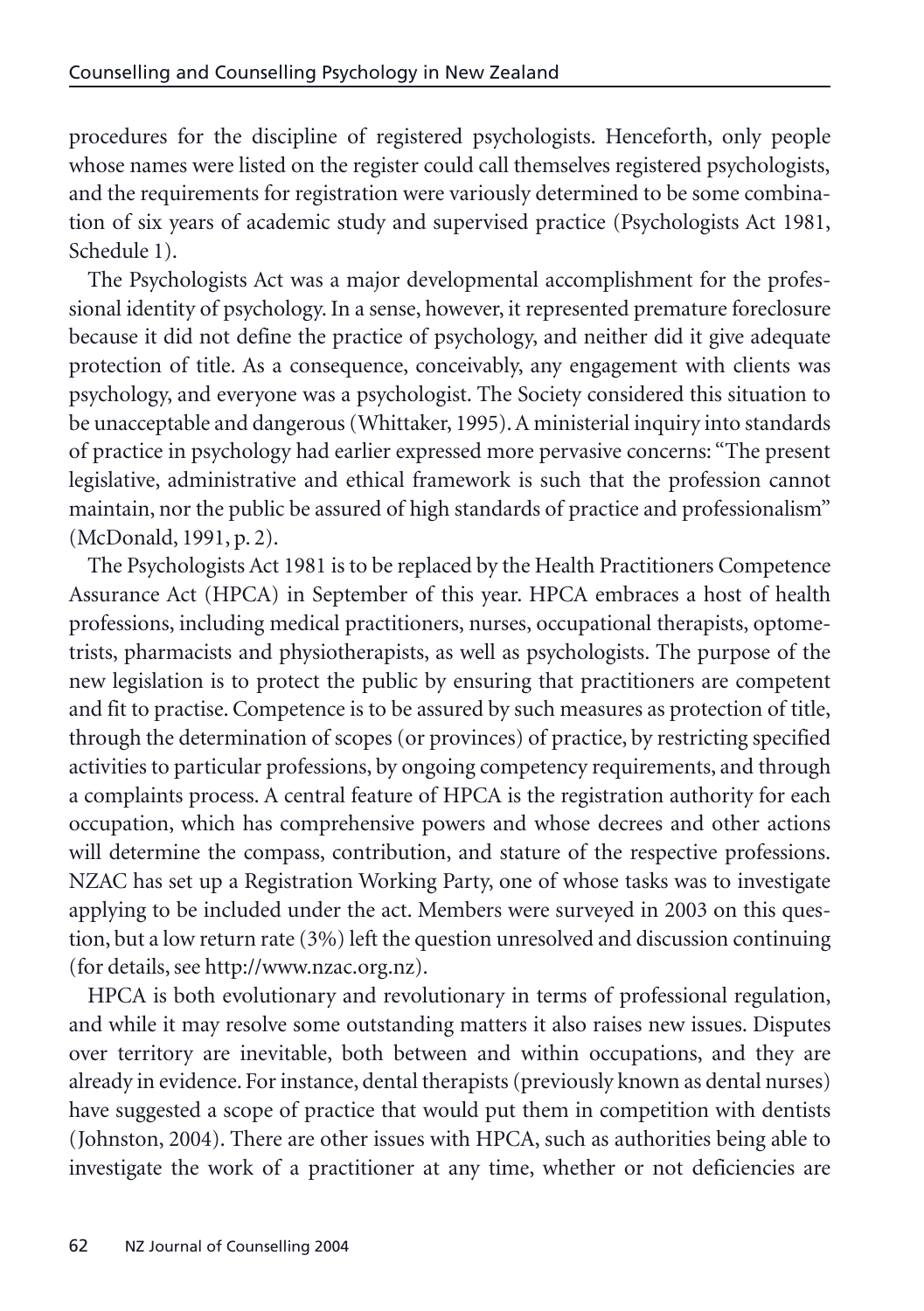presumed to exist. Further, health practitioners are protected from liability when they report on each other for incompetence, and organisations have the option of reporting on employees as well (New Zealand Psychologists Board, 2004).

There has been considerable discussion within the psychological community about scopes of practice. Most psychologists would prefer a single generic scope (Woolley, 2004), to acknowledge the substantial overlap that exists among applied psychological activities. The Psychologists Board, which will become the profession's authority under HPCA, discussed this possibility initially (New Zealand Psychologists Board, 2003a) but it now favours a two-tier system comprising a general scope and several or more vocational scopes (New Zealand Psychologists Board, 2003b). Scopes have been written for educational and developmental psychology and clinical psychology, and specialist status is to be conferred on those possessing the relevant postgraduate psychology diploma. The Institute of Counselling Psychology has petitioned unsuccessfully for a counselling psychology scope (Stanley, 2004). The lack of progress here may be related to the absence of locally available training in counselling psychology but it is surprising nonetheless, given the purpose of HPCA, as there are undoubtedly significant risks to the public in the practice of the speciality.

## **The future for both disciplines**

The current climate for both disciplines is characterised by uncertainty and, inevitably, changes to come. In this section a number of possible pressures, threats and scenarios are identified. We do not claim to be soothsayers on this topic, nor do we have privileged insights into the workings of each speciality. However, we are convinced that the next few years will bring interesting and major changes as both groups of professionals strive for stability, certainty and, in the case of counselling psychologists, public and peer recognition. Both groups, too, will have to adjust to outside influences on the structure and delivery of their services: the wishes of so-called third-party funding bodies; new legal requirements; changing public perceptions of the professions; new courses and training developments; so-called qualification inflation or enhancement; changes in targeted government health and community development funding; the vagaries of the job market, and other unforeseen developments.

1. Groups of members within NZAC have been concerned for many years about how to protect the term "counsellor", and how to register only safe and competent practitioners under the title "counsellor" while excluding the unqualified, the unfit, and the unprofessional. This issue first arose during the 1980s and has never been resolved satisfactorily. Most counsellors who are in favour of registration would argue for it on the basis of "client protection and safety", but the professional literature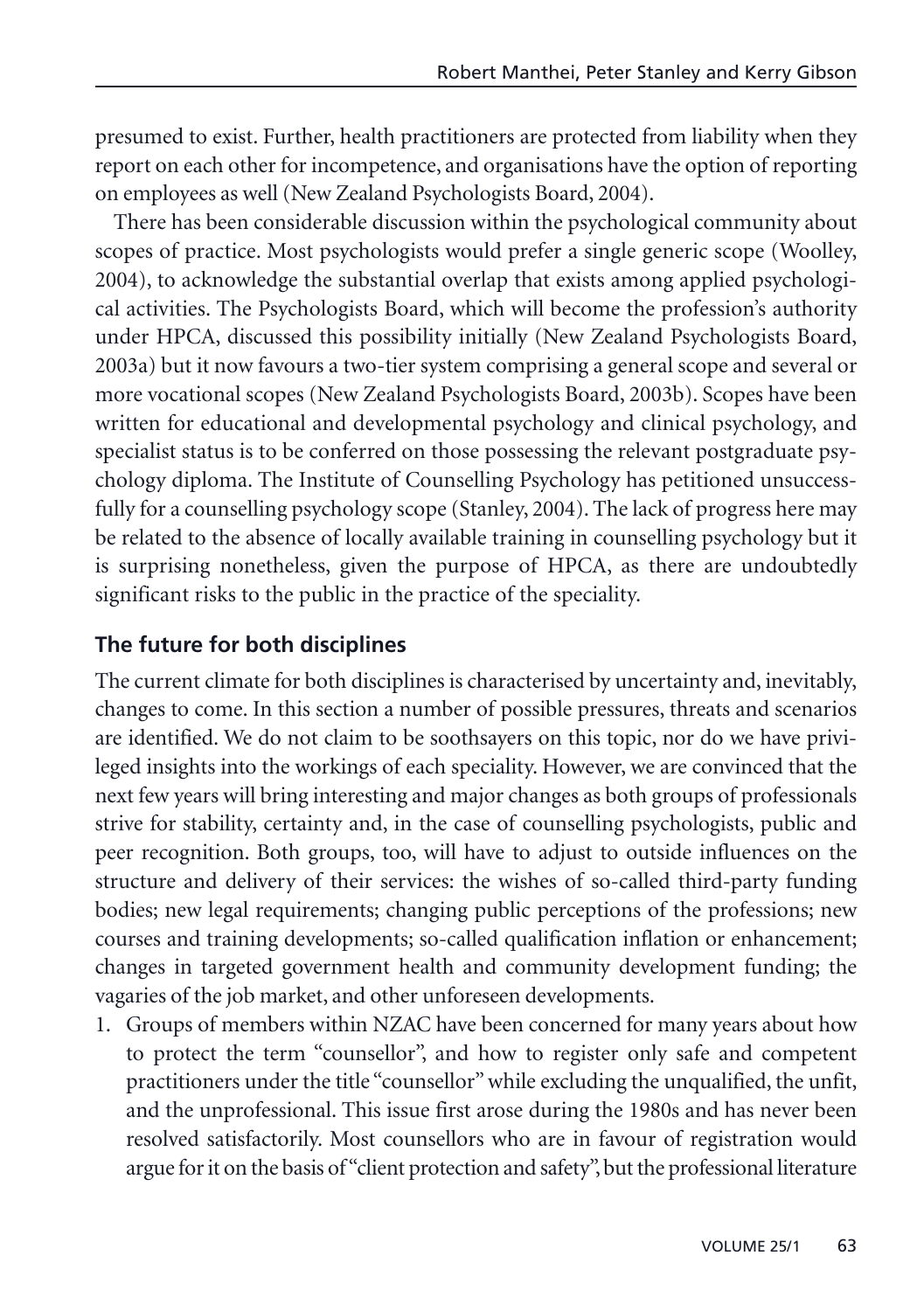is not at all unanimous on this motive. In fact, there are convincing arguments to the contrary (see, for example, Dattilio, 2002, and Manthei, 1993). Counselling psychologists, on the other hand, do not have the same concern since the Psychologists' Registration Board will continue to operate and function in a new form as professional gatekeeper under the HPCA.

- 2. Even if they wanted it, counsellors might find the cost of registration prohibitive. Their earning potential is considerably less than that of registered psychologists and, inevitably, there would be a shake-out of those counsellors whose income was insufficient to remain in practice. Many counsellors would have to decide whether to continue to practise outside of the registration scheme or to move out of the field altogether. The cost of administering a registration scheme might have to be borne jointly by the NZAC (in effect, its members) and by means of a sizable levy placed on anyone practising as a "counsellor". In this situation there would be less incentive for practitioners to be members of NZAC (with its ever-increasing annual membership fee) and still have to pay an annual registration fee (a second, substantial annual fee). Thus, NZAC's membership numbers could decrease markedly. Psychologists have already faced up to and adjusted to this problem, but the cost is still considerable (about \$800 for membership in NZPsS, plus an annual practising licence).
- 3. The cost of "policing" registered or licensed members becomes considerable since licensure would necessarily be for a specific time only and regular renewal would have its own costs associated with it. This, too, would be a cost that would have to be borne by someone, and inevitably it would be some form of a "user pays" system.
- 4. The HPCA will put added pressure on counsellors of whatever persuasion to define and delimit their sphere of influence, field of competence and the unique tools of their trade. For counselling psychologists, the resolution of the Scopes of Practice question (how many and which ones) will be of concern, since the viability of the speciality of counselling psychology may depend on achieving a separate identity within mainstream psychology and no longer being subsumed (mistakenly) under the title clinical psychology. On the other hand, it may be that clear distinctions and differentiations are unnecessary. Instead, it could be that what matters most is a professional's identification with a "tag", the implied philosophy associated with that tag, and the training undertaken to wear it. Establishing a professional identity that is consistent with one's work is important, even if the identity is not all that separate from other identities (e.g., Skovholt & Ronnestad, 1992). Finding a professional home, a sense of belongingness, may be more important (Beck, 1999; Palmo, 1999).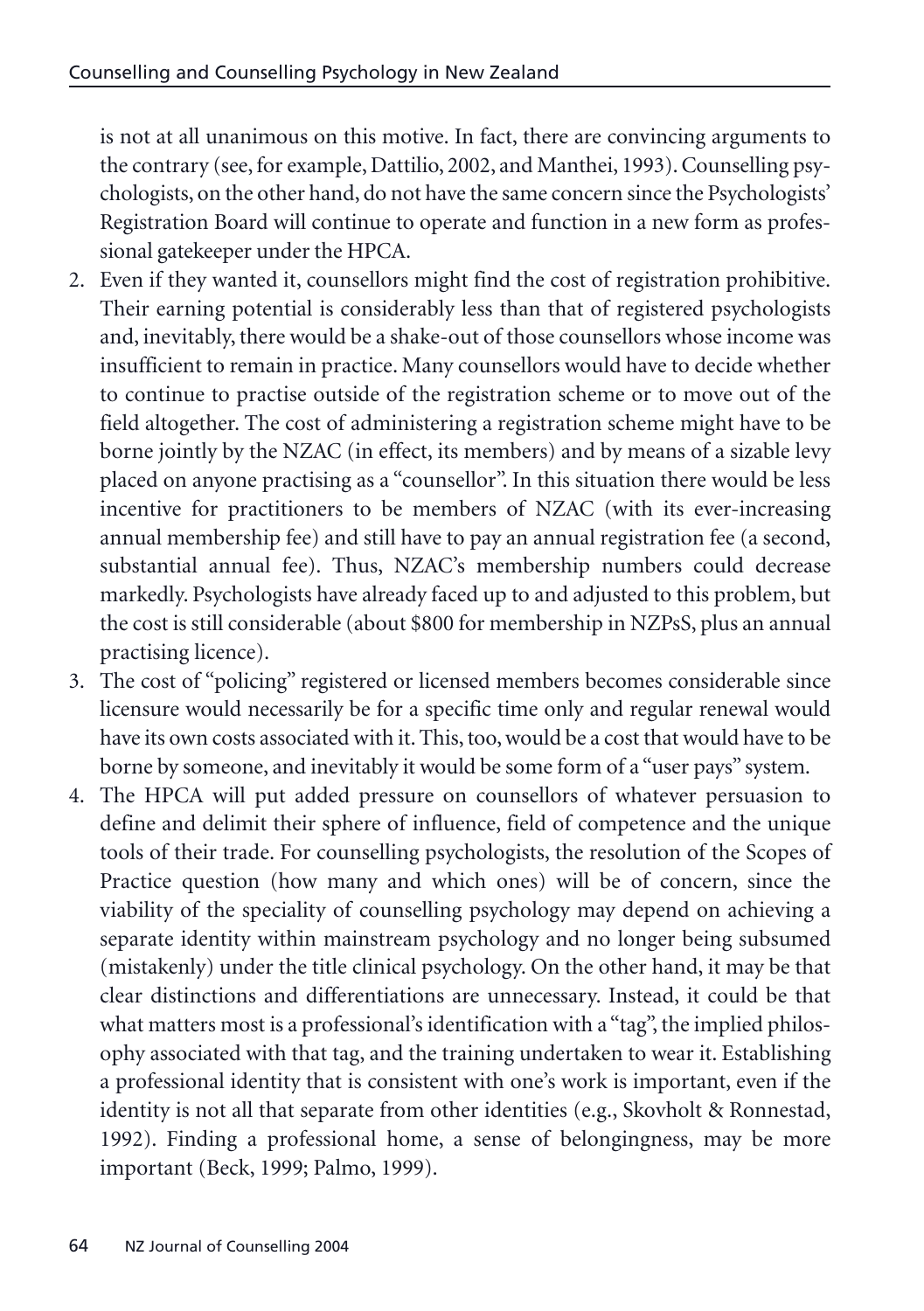- 5. HPCA psychology scopes set six years of university study (Masters degrees and postgraduate diplomas) as the minimum educational standard as part of a comprehensive accountability package. This level and amount of training compared to variable levels of training that counsellors typically receive may leave counsellors ill-equipped to compete with counselling psychologists for higher status and better paying jobs, especially in statutory agencies, public and private mental health services and insurance-funded treatment contracts. This situation may become exacerbated if funding agencies opt to pay for only "evidence-supported therapies" delivered by more highly trained psychologists. In the longer term this could consign many counsellors to the category of less-preferred helpers, a sort of discount, alternative service delivered by what might be perceived as less qualified, less accountable providers. There will be exceptions, of course, such as school counsellors and vocational counsellors, groups that will continue to be seen as specialist practitioners.
- 6. It is usually thought best to do something before having it done to you. In effect, most counsellors might favour the former over the latter and NZAC, for example, might find itself trying to anticipate the least desirable outcomes of current legislation and how to minimise those effects in advance of them happening. The success of this will depend on an informed, skilled, knowledgeable leadership spending a great deal of time and energy if it is to be done effectively. Can a largely "voluntary" organisation, staffed by non-professional administrators and managers with limited time, resources and funds hope to be successful in this work?

The development of general counselling in New Zealand to date has been impressive. Its success has been due to a dedicated, committed group of skilled and enthusiastic professionals, and growing acceptance of the service among the New Zealand public. Counselling psychology, though not nearly as developed or advanced as an organised group of practitioners, is similarly poised to grow and develop, but only if it, too, can tap into similar commitment and enthusiasm among like-minded psychologists. Interestingly, both specialities are facing slightly different internal challenges and similar external pressures, such as new legislation, lack of clear career opportunities, and more competition for available third-party funding. Interesting times lie ahead.

#### References

- Albee, G.W. (1999). Prevention, not treatment, is the only hope. *Counselling Psychology Quarterly*, *12* (2): 133–46.
- Andrews, H.B. (2001). Back to basics: Psychotherapy is an interpersonal process. *Australian Psychologist, 36*: 107–114.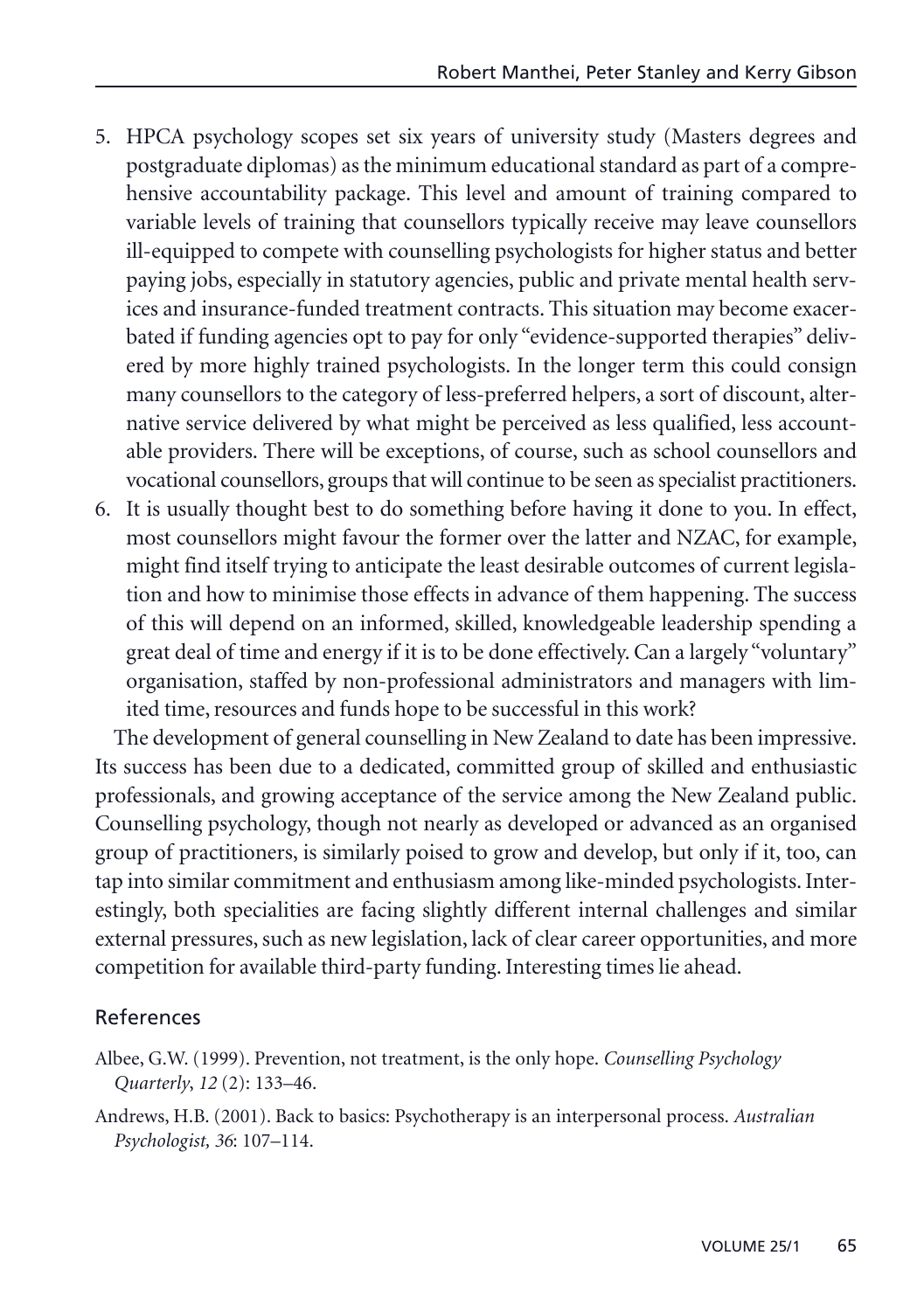- Baruth, L.G. & Robinson III, E.H. (1987). *An introduction to the counselling profession.* Englewood Cliffs, NJ: Prentice-Hall.
- Beck, E.S. (1999). Mental health counselling: A stakeholder's manifesto. *Journal of Mental Health Counseling, 21*: 203–204.
- Bushnell, J. (1990). Commentary on "The two profiles of psychology". *New Zealand Journal of Psychology*, 19: 80–81.
- Chambless, D.L. & Hollon, S.D. (1998). Defining empirically supported therapies. *Journal of Consulting and Clinical Psychology, 66* (1): 7–18.
- Chambless, D.L. & Ollendick, T.H. (2001). Empirically supported psychological interventions: Controversies and evidence. *Annual Review of Psychology, 52*: 685–716.
- Cooper, L., Frewin, K., Gardiner, B., O'Connell, D. & Stanley, P. (2002). Report of the Establishment Group, Institute of Counselling Psychology. *Bulletin of the New Zealand Psychological Society, 100*: 16–17.
- Dattilio, F.M. (2002). Board certification in psychology: Is it really necessary? *Professional Psychology: Research and Practice, 33* (1): 54–57.
- Davison, G.C. (1998). Being bolder with the Boulder model: The challenge of education and training in empirically supported treatments. *Journal of Consulting and Counseling Psychology, 66* (1): 163–67.
- Durie, M.H. (1997). Identity, nationhood and implications for practice in New Zealand. *New Zealand Journal of Psychology, 26* (2): 32–38.
- Egan, G. (1998). *The skilled helper: A problem management approach to helping*. 6th edn. Pacific Grove, CA: Brooks/Cole.
- Evans, I.M. (1997). The role of research in psychological practice: Implications of the scientistpractitioner model. In H. Love & W. Whittaker (Eds), *Practice issues for clinical and applied psychologists in New Zealand*, pp. 323–39. Wellington: New Zealand Psychological Society.
- Fong, M.L. (1990). Mental health counseling: The essence of professional counseling. *Counselor Education and Supervision, 30*: 106–113.
- Gelso, C.J. & Fretz, B.R. (1992). *Counseling Psychology*. New York: Harcourt Brace College.
- Gibson, K., Swartz, L. & Sandenbergh, R. (2002). *Counselling and coping*. Cape Town: Oxford University Press.
- Goodyear, R.K., Cortese, J.R., Guzzardo, C.R., Allison, R.D., Claiborn, C.D. & Packard, T. (2000). Factors, trends, and topics in the evolution of counseling psychology training. *The Counseling Psychologist, 28* (5): 603–621.
- Hall, G.C.N. (2001). Psychotherapy research with ethnic minorities: Empirical, ethical, and conceptual issues. *Journal of Consulting and Clinical Psychology*, *69* (3): 502–510.
- *Health Practitioners Competence Assurance Act 2003*. Public Act 2003, No. 48.

Heppner, P.P., Casas, J.M., Carter, J. & Stone, G. (2000). The maturation of counseling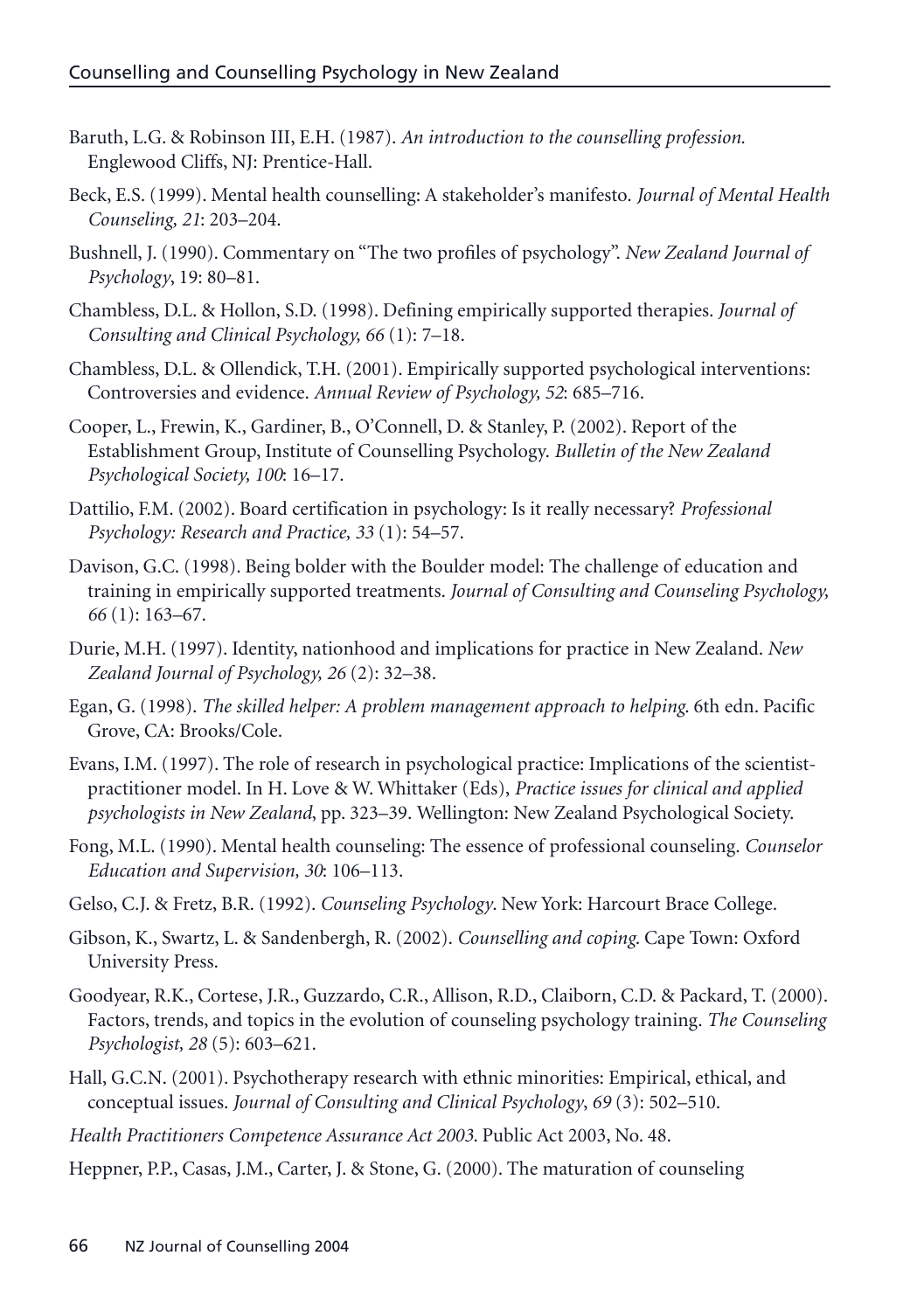psychology: Multifaceted perspectives, 1978–1998. In S.D. Brown & R.W. Lent (Eds), *Handbook of counseling psychology*. 3rd edn. New York: Wiley.

- Herbert, A. (2002). Bicultural partnerships in clinical training and practice in Aotearoa/New Zealand. *New Zealand Journal of Psychology, 31* (2): 110–23.
- Hermansson, G. (1999). *Pieces of silver: Twenty-five years of the New Zealand Counselling and Guidance Association/New Zealand Association of Counsellors. 1974–1999*. Hamilton: New Zealand Association of Counsellors.
- Johnston, M. Dentists, nurses to vie for patients. *New Zealand Herald*, 18 May 2004: 1.
- King, N.J. & Heyne, D. (2000). Promotion of empirically validated psychotherapies in counselling psychology. *Counselling Psychology Quarterly, 13* (1): 1–12.
- Laungani, P. (2002). Mindless psychiatry and dubious ethics. *Counselling Psychology Quarterly, 15* (1): 23–33.
- Manthei, R.J. (1993). Clients, counsellors and the credentialing boom: Who wins? *Community Mental Health in New Zealand, 8* (1): 58–63.
- Manthei, R. (1996). Counselling in New Zealand: Past, present and future developments. In W. Evraiff (Ed.), *Counseling in Pacific Rim countries*, pp. 91–108. San Mateo, CA: Lake Press.
- Manthei, R. (2001). Content analysis of the *New Zealand Journal of Counselling*: Volumes 13–21, 1991–2000. *New Zealand Journal of Counselling, 22* (1): 1–12.
- Manthei, R.J. & Miller, J. (1991). New Zealand counselling, therapy and guidance-related literature, 1980 and 1989: A bibliography. *New Zealand Journal of Counselling, 13*: 35–71.
- Manthei, R. & Miller, J. (2000). *Good counselling: A guide for clients.* Auckland: Longman.
- Manthei, R. & Miller, J. (2001). New Zealand counselling, therapy and guidance-related literature published between 1990 and 1999: A bibliography. *New Zealand Journal of Counselling, 22* (1): 13–110.
- Matson, F.W. (1973). Introduction. In F.W. Matson (Ed.), *Without/within: Behaviorism and humanism*, pp. 1–10. Monterey, CA: Brooks/Cole.
- McDonald, K.P. (1991). *Report of an inquiry into standards of practice in psychology.* Wellington: Department of Health.
- McKerracher, D.W. & Walker, F.A. (1982). Professional activities of New Zealand psychologists employed in the public service: Actual, ideal and expected. *New Zealand Psychologist, 11*: 20–26.
- Neimeyer, G.J. & Diamond, A.K. (2001). The anticipated future of counselling psychology in the United States: A Delphi poll. *Counselling Psychology Quarterly, 14* (1): 49–65.
- Nelson-Jones, R. (1982). *The theory and practice of counselling psychology.* London: Holt, Rinehart and Winston.
- Neukrug, E. (1999). *The world of the counsellor: An introduction to the counselling profession.* Pacific Grove, CA: Brooks/Cole.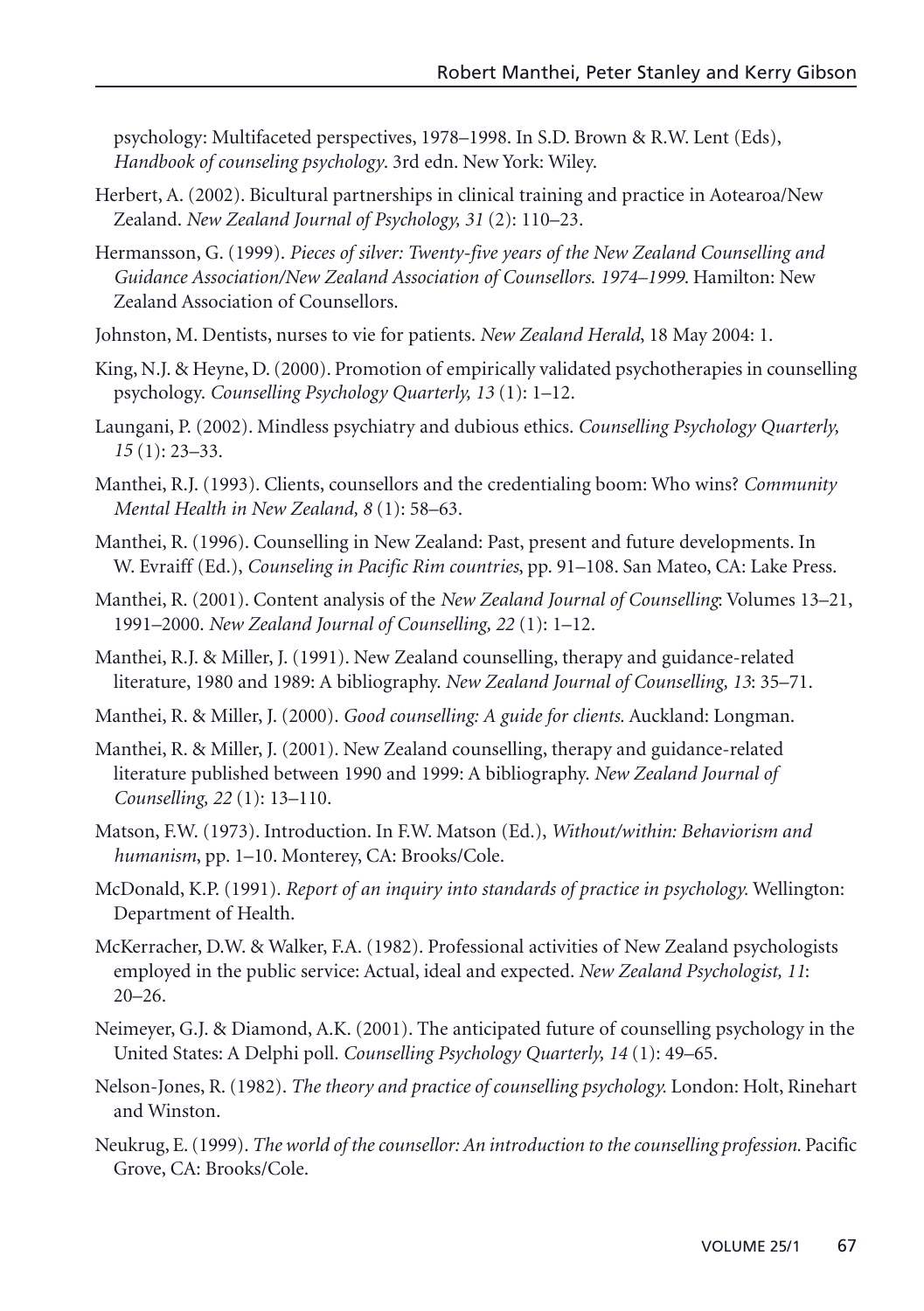- *New Zealand Association of Counsellors Annual Report* (2002–2003). Hamilton: NZAC.
- New Zealand Psychological Society (1978). *AGM agenda and annual reports.* Wellington: Author. New Zealand Psychological Society (1996). *Rules.* Wellington: Author.
- New Zealand Psychological Society (1999). *AGM agenda and annual reports.* Wellington: Author.
- New Zealand Psychological Society (2003). *AGM agenda and annual reports.* Wellington: Author.
- New Zealand Psychologists Board (2003a). *Scopes of practice: Discussion document.* Wellington: Author.
- New Zealand Psychologists Board (2003b). *A developmental approach to scopes of practice*. Wellington: Author.
- New Zealand Psychologists Board (2004). *An approach to competence reviews and competence programmes*. Wellington: Author.
- Olssen, M. (Ed.) (1988). *Mental testing in New Zealand: Critical and oppositional perspectives.* Dunedin: University of Otago Press.
- Orlinksy, E.E., Botermans, J.F. & Ronnestad, M.H. (2001). Towards an empirically grounded model of psychotherapy training: Four thousand therapists rate influences on their development. *Australian Psychologist, 36*: 139–48.
- Palmo, A.J. (1999). The MHC child reaches maturity: Does the child seem short for its age? *Journal of Mental Health Counseling, 21*: 215–28.
- Peavy,R.V. (1996). Counselling as a culture of healing. *British Journal of Guidance and Counselling, 24*: 141–50.
- Phelps, P., Eisman, E. & Kohout, J. (1998). Psychological practice and managed care: Results of the CAPP practitioner survey. *Professional Psychology Research and Practice*, *29* (1): 31–36.
- Pistole, M.C. & Roberts, A. (2002). Mental health counselling: Toward resolving identity confusions. *Journal of Mental Health Counseling, 24*: 1–19.
- *Psychologists Act 1981*. Public Act 1981, No. 5.
- Raeburn, J. (1978). Clinical psychology vs. the people: A community psychology perspective. *New Zealand Psychologist, 7*: 41–45.
- Richards, J.C. (2001). Rewriting the agenda for training in clinical and counselling psychology. *Australian Psychologist 36*: 99–106.
- Romano, J.L. & Hage, S.M. (2000). Prevention and counselling psychology: Revitalizing commitments for the 21st century. *The Counseling Psychologist*, *28* (6): 733–63.
- Samler, J. (1980). Where do counseling psychologists work? What do they do? What should they do? In J.M. White (Ed.), *The history of counseling psychology*. Monterey, CA: Brooks/Cole.
- Sheppard, G.W. (1994). Boundary violations in counsellor-client relationships. In W.E. Schulz (Ed.), *Counselling ethics casebook*. Ottawa: Canadian Guidance and Counselling Association.